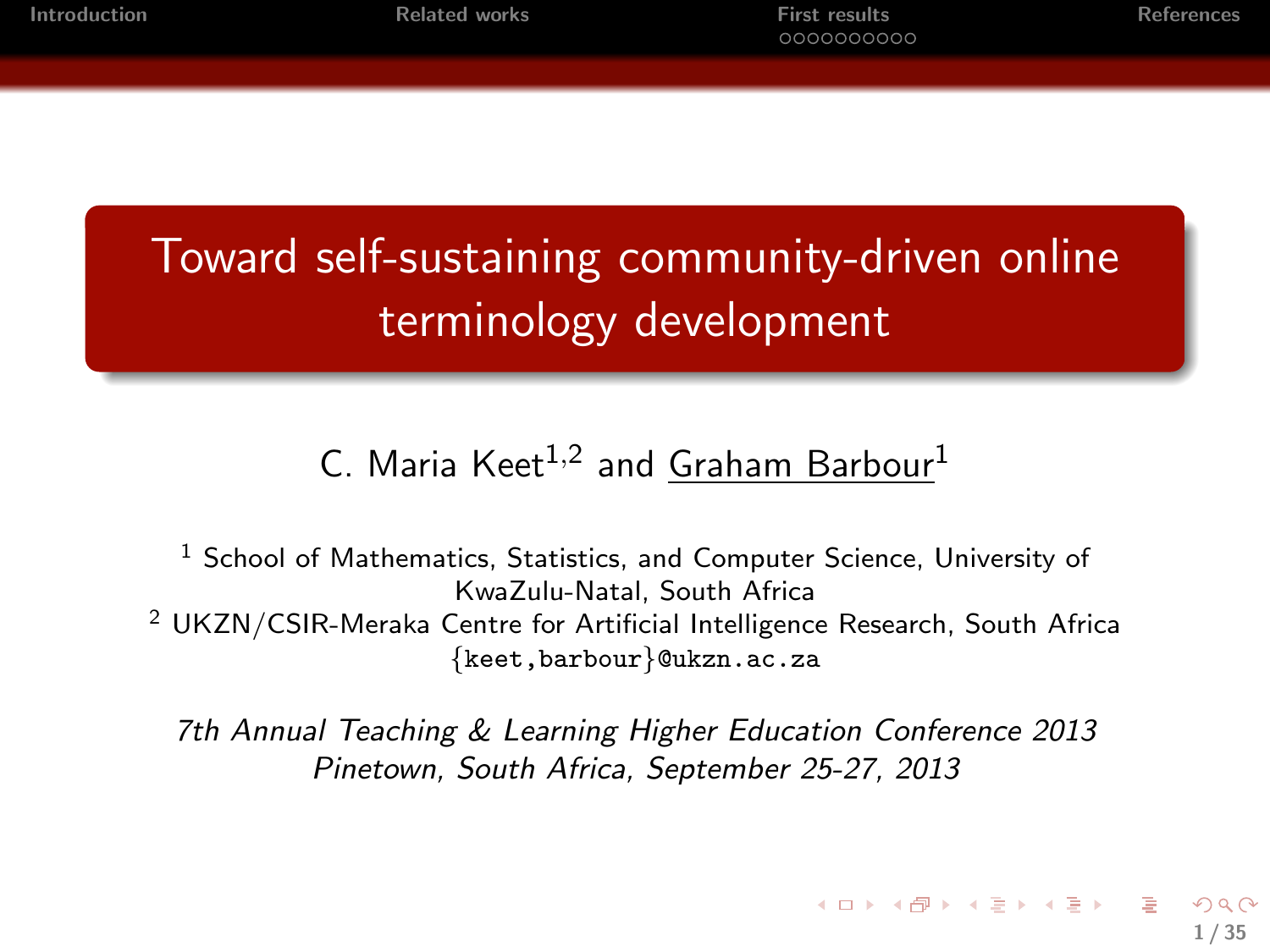| Introduction | <b>Related works</b> | First results<br>0000000000 | References |
|--------------|----------------------|-----------------------------|------------|
|              |                      |                             |            |

2 / 35

 $\Omega$ 

G.

メロメ メ都 メメ きょうくぼ メー





#### 2 [Related works](#page-13-0)

#### 3 [First results](#page-19-0)

- [Workshop experiment](#page-21-0)
- **[Commuterm crowdsourcing tool](#page-27-0)**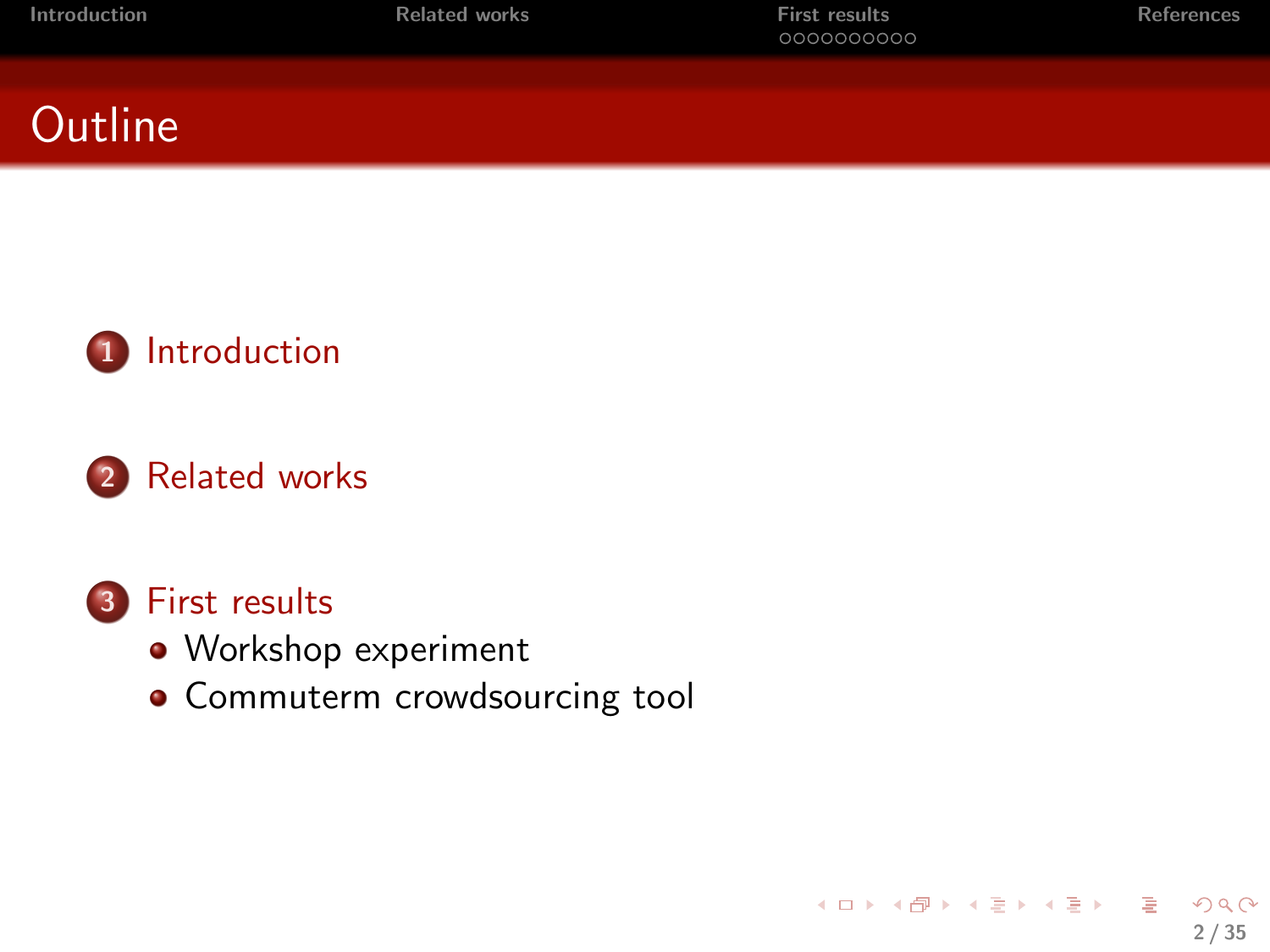| Introduction | <b>Related works</b> | <b>First results</b><br>0000000000 | <b>References</b> |
|--------------|----------------------|------------------------------------|-------------------|
|              |                      |                                    |                   |

<span id="page-2-0"></span>3 / 35

 $2990$ 

G.

メロメ メ御 メメ きょくきょう

#### **Outline**



#### **[Related works](#page-13-0)**

#### [First results](#page-19-0)

- [Workshop experiment](#page-21-0)
- **[Commuterm crowdsourcing tool](#page-27-0)**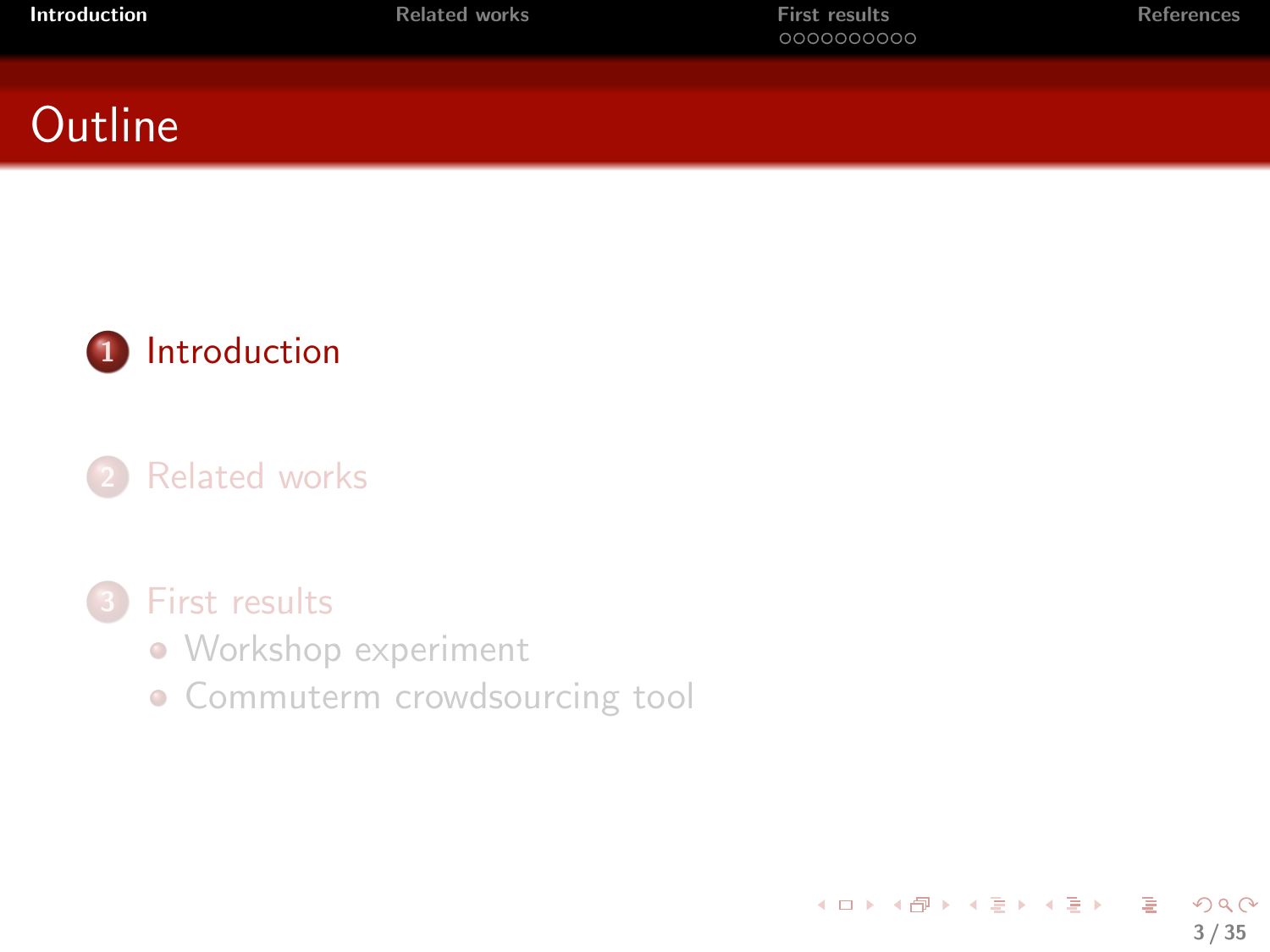| Introduction | Related works | <b>First results</b><br>0000000000 | References |
|--------------|---------------|------------------------------------|------------|
|              |               |                                    |            |

## **Background**

- **•** Principal obstacle for teaching and tutoring computing and information technology (CS&IT) in isiZulu is the lack of isiZulu language terminology on the whole, and fragmented knowledge of the existing isiZulu words in the fields of CS&IT even among isiZulu speakers
- Other language areas (e.g., German, Spanish, Italian): gradual
	-
- For isiZulu: Google's localization, using, e.g., *isilungiselelo* for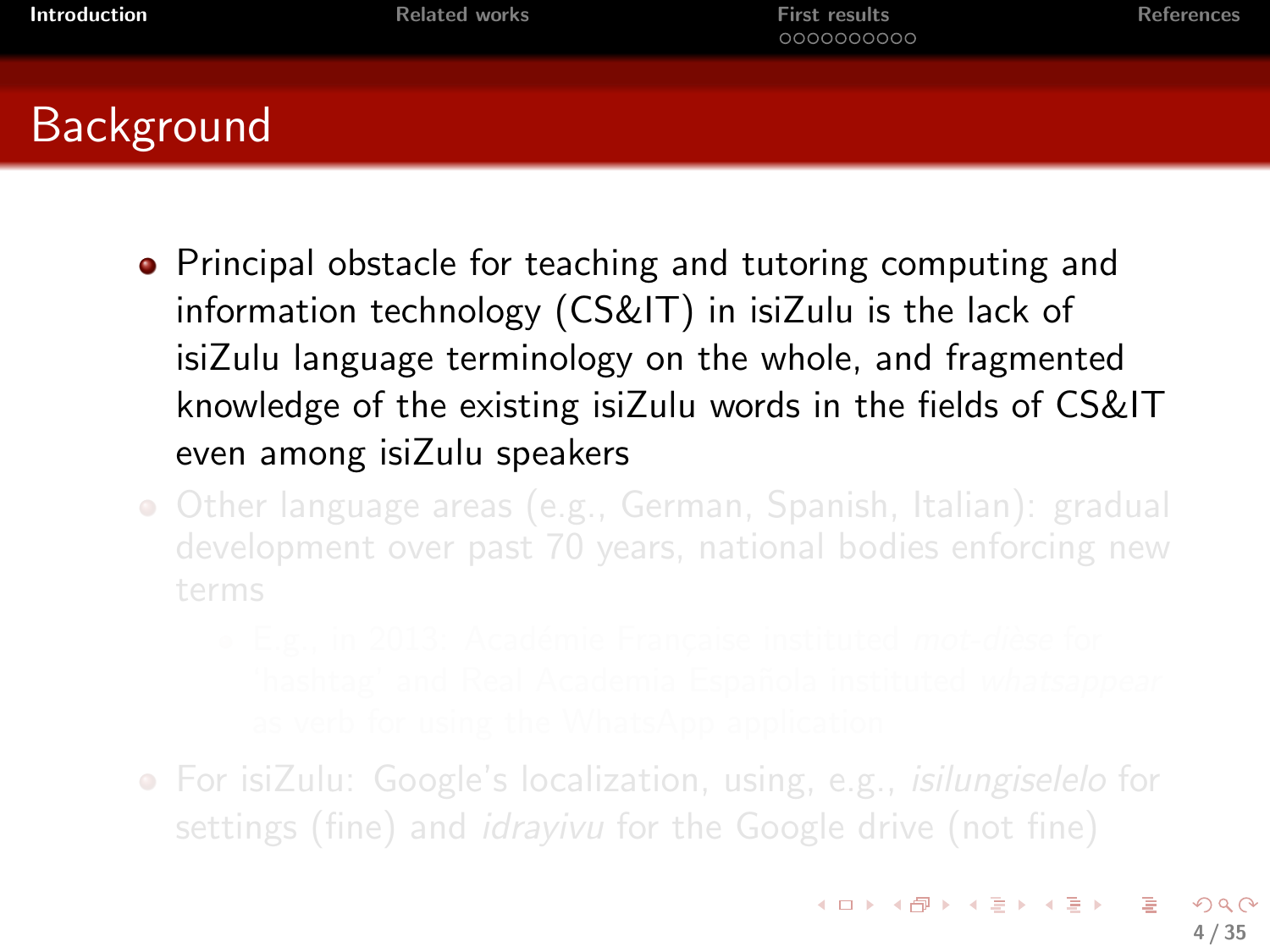| Introduction                                                                                                                                                               | <b>Related works</b> | First results<br>0000000000 | References |
|----------------------------------------------------------------------------------------------------------------------------------------------------------------------------|----------------------|-----------------------------|------------|
| $\mathcal{L}^{\text{max}}_{\text{max}}$<br>$\mathcal{L}^{\text{max}}_{\text{max}}$ and $\mathcal{L}^{\text{max}}_{\text{max}}$ and $\mathcal{L}^{\text{max}}_{\text{max}}$ |                      |                             |            |

- Background
	- **•** Principal obstacle for teaching and tutoring computing and information technology (CS&IT) in isiZulu is the lack of isiZulu language terminology on the whole, and fragmented knowledge of the existing isiZulu words in the fields of CS&IT even among isiZulu speakers
	- Other language areas (e.g., German, Spanish, Italian): gradual development over past 70 years, national bodies enforcing new terms
		- E.g., in 2013: Académie Française instituted mot-dièse for 'hashtag' and Real Academia Española instituted whatsappear as verb for using the WhatsApp application
	- For isiZulu: Google's localization, using, e.g., *isilungiselelo* for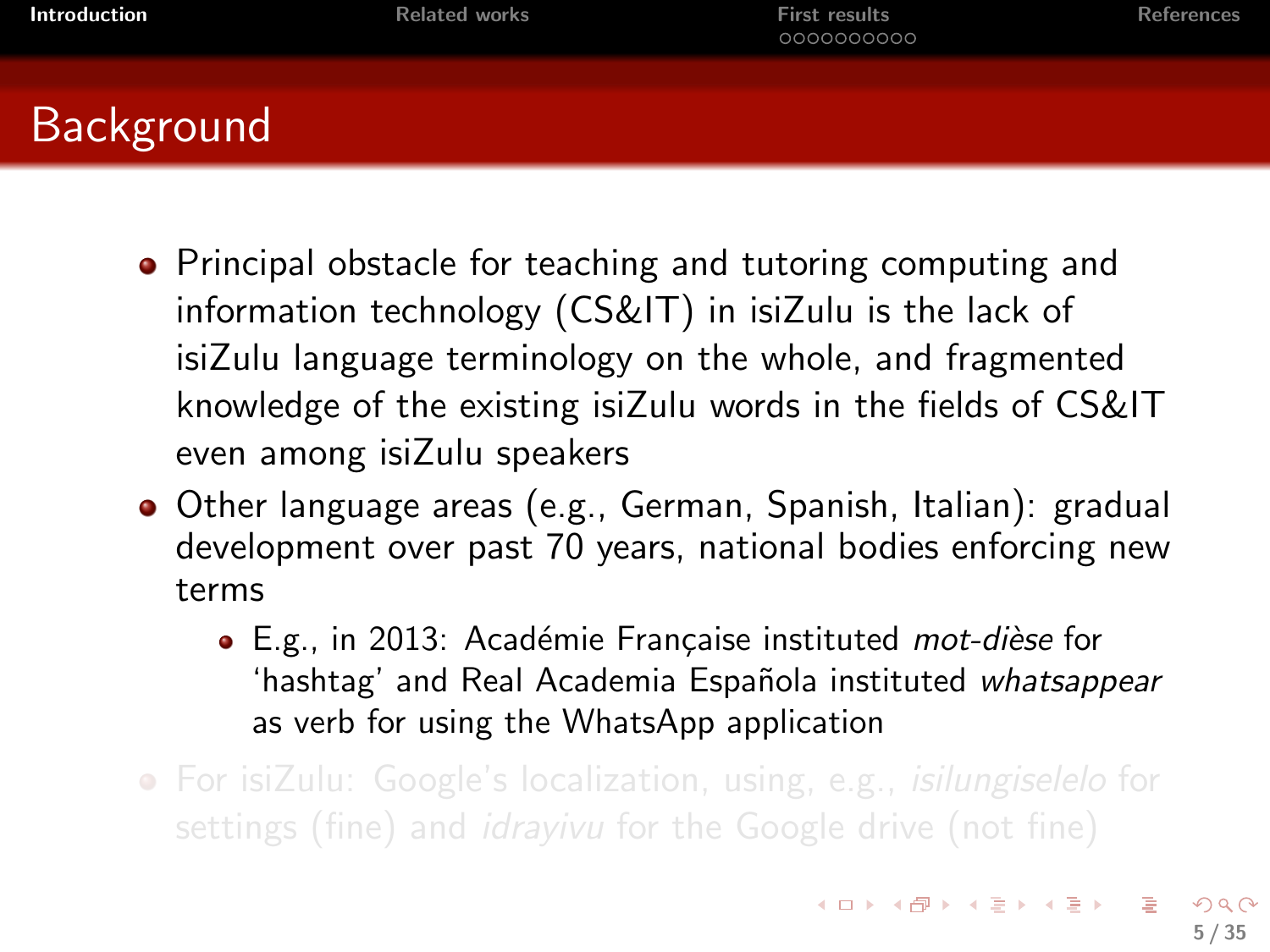## Background

- **•** Principal obstacle for teaching and tutoring computing and information technology (CS&IT) in isiZulu is the lack of isiZulu language terminology on the whole, and fragmented knowledge of the existing isiZulu words in the fields of CS&IT even among isiZulu speakers
- Other language areas (e.g., German, Spanish, Italian): gradual development over past 70 years, national bodies enforcing new terms
	- E.g., in 2013: Académie Française instituted mot-dièse for 'hashtag' and Real Academia Española instituted whatsappear as verb for using the WhatsApp application
- For isiZulu: Google's localization, using, e.g., *isilungiselelo* for settings (fine) and *idrayivu* for the Google drive (not fine)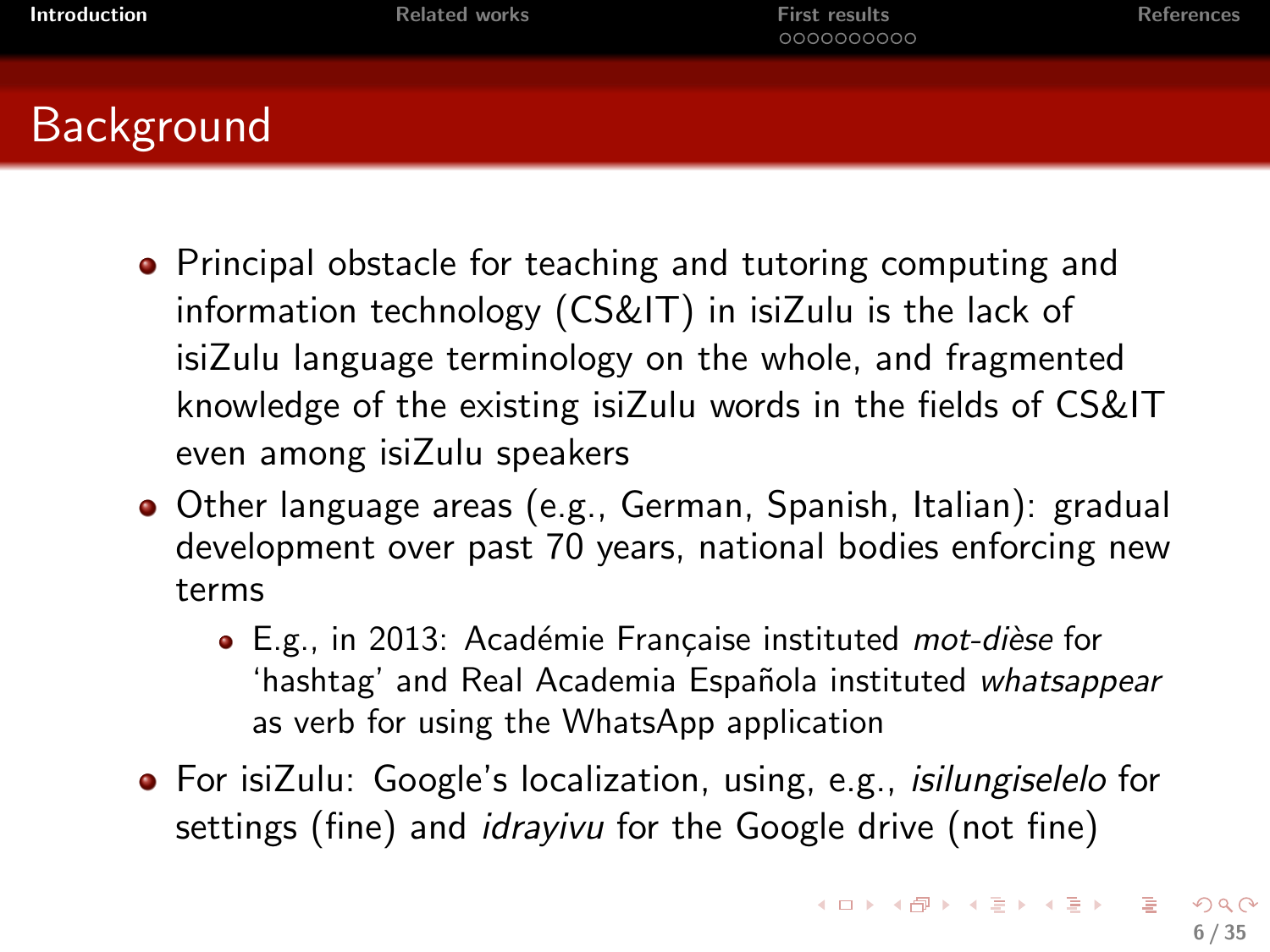## Terminology development

- **•** Terminologies, such as thesauri and structured controlled vocabularies, and broader use, including glossaries
- Pure linguistic approach; e.g., the "conceptual blending"
	-
	-
- Traditional/typical approach: time and resource-consuming
	-
	-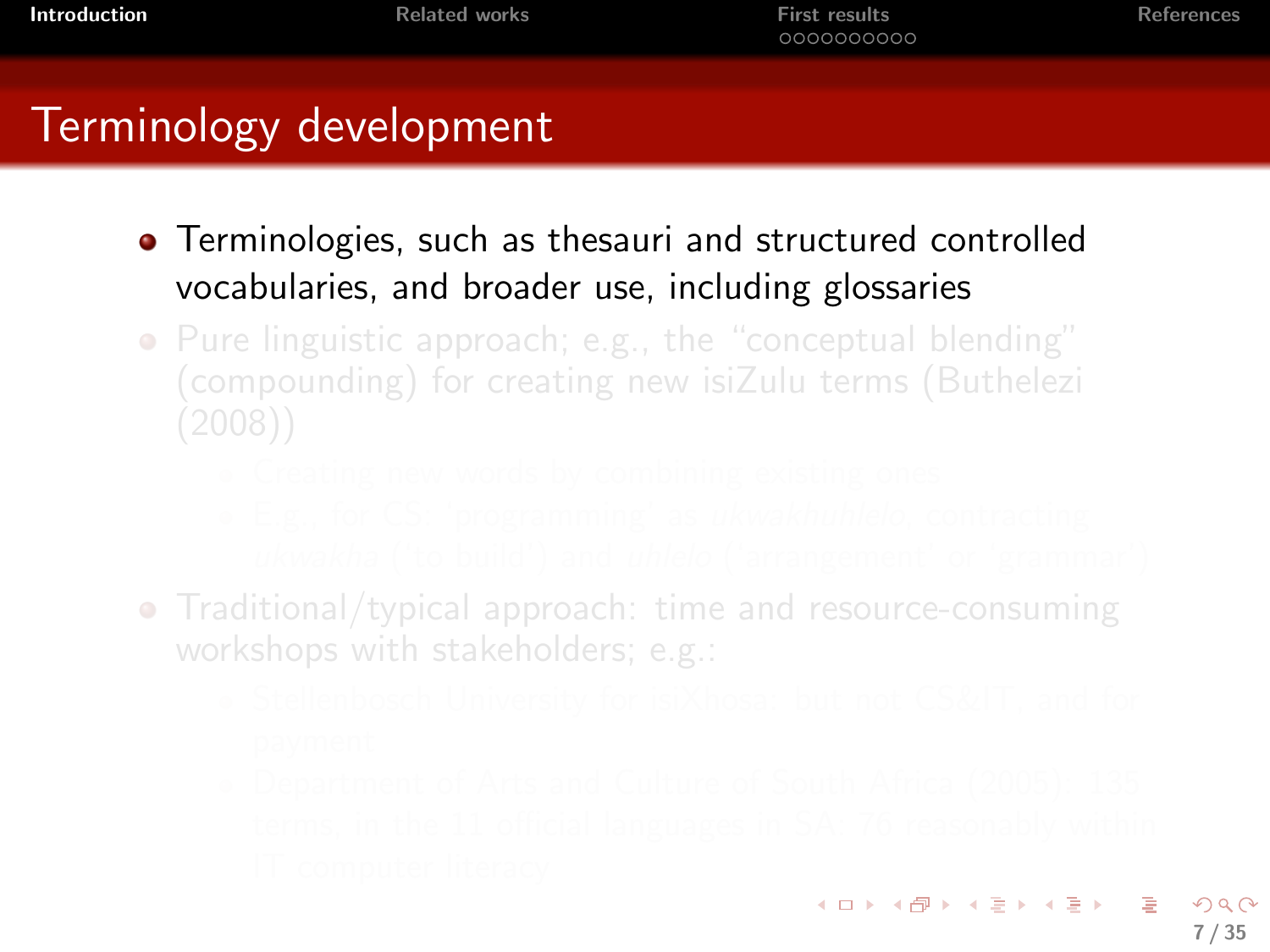**[Introduction](#page-2-0) [Related works](#page-13-0)** Reversion **[First results](#page-19-0)** [References](#page-33-0)

#### Terminology development

- **•** Terminologies, such as thesauri and structured controlled vocabularies, and broader use, including glossaries
- Pure linguistic approach; e.g., the "conceptual blending" (compounding) for creating new isiZulu terms (Buthelezi (2008))
	- Creating new words by combining existing ones
	- E.g., for CS: 'programming' as *ukwakhuhlelo*, contracting ukwakha ('to build') and uhlelo ('arrangement' or 'grammar')
- Traditional/typical approach: time and resource-consuming
	-
	-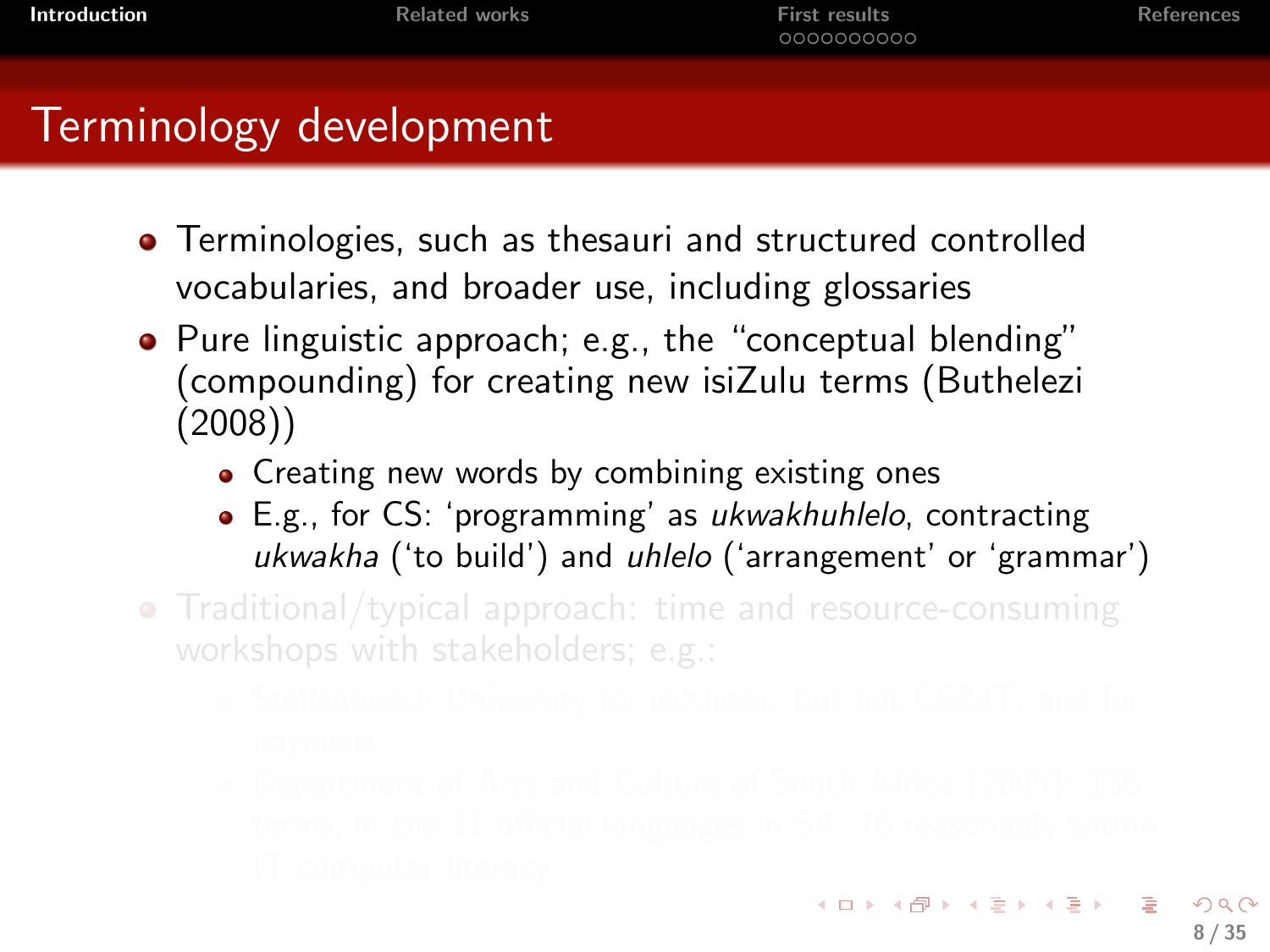**[Introduction](#page-2-0) [Related works](#page-13-0)** Reversion **[First results](#page-19-0)** [References](#page-33-0)

### Terminology development

- **•** Terminologies, such as thesauri and structured controlled vocabularies, and broader use, including glossaries
- Pure linguistic approach; e.g., the "conceptual blending" (compounding) for creating new isiZulu terms (Buthelezi (2008))
	- Creating new words by combining existing ones
	- E.g., for CS: 'programming' as *ukwakhuhlelo*, contracting ukwakha ('to build') and uhlelo ('arrangement' or 'grammar')
- Traditional/typical approach: time and resource-consuming workshops with stakeholders; e.g.:
	- Stellenbosch University for isiXhosa: but not CS&IT, and for payment
	- Department of Arts and Culture of South Africa (2005): 135 terms, in the 11 official languages in SA: 76 reasonably within IT computer literacy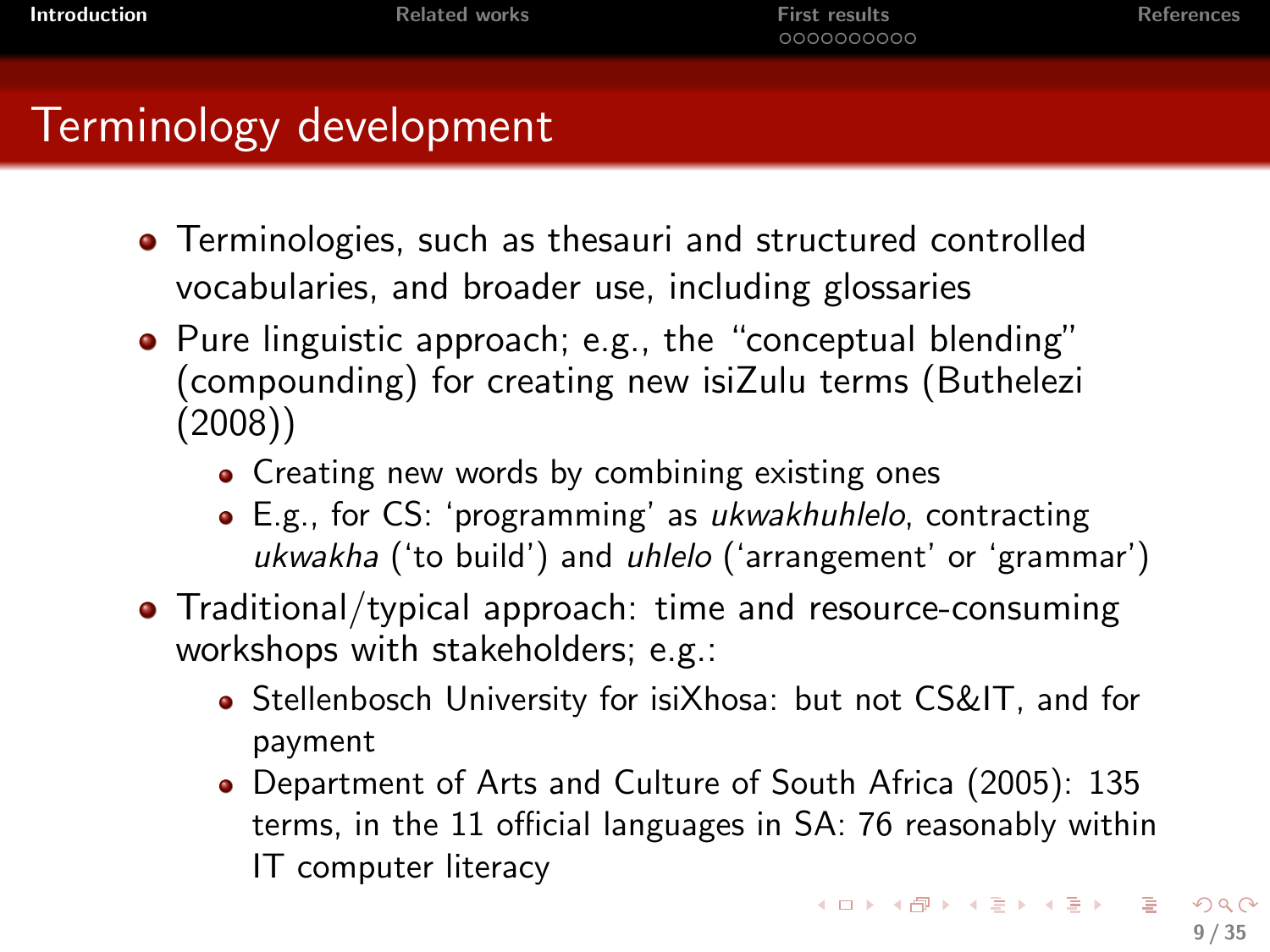| Introduction | <b>Related works</b> | <b>First results</b><br>0000000000 | <b>References</b> |
|--------------|----------------------|------------------------------------|-------------------|
|              |                      |                                    |                   |

**Setting** 

- Historically, politically, and economically, it is urgent to develop scientific terminology
- Has to occur in a much shorter timespan than occurred with some other languages
- 
-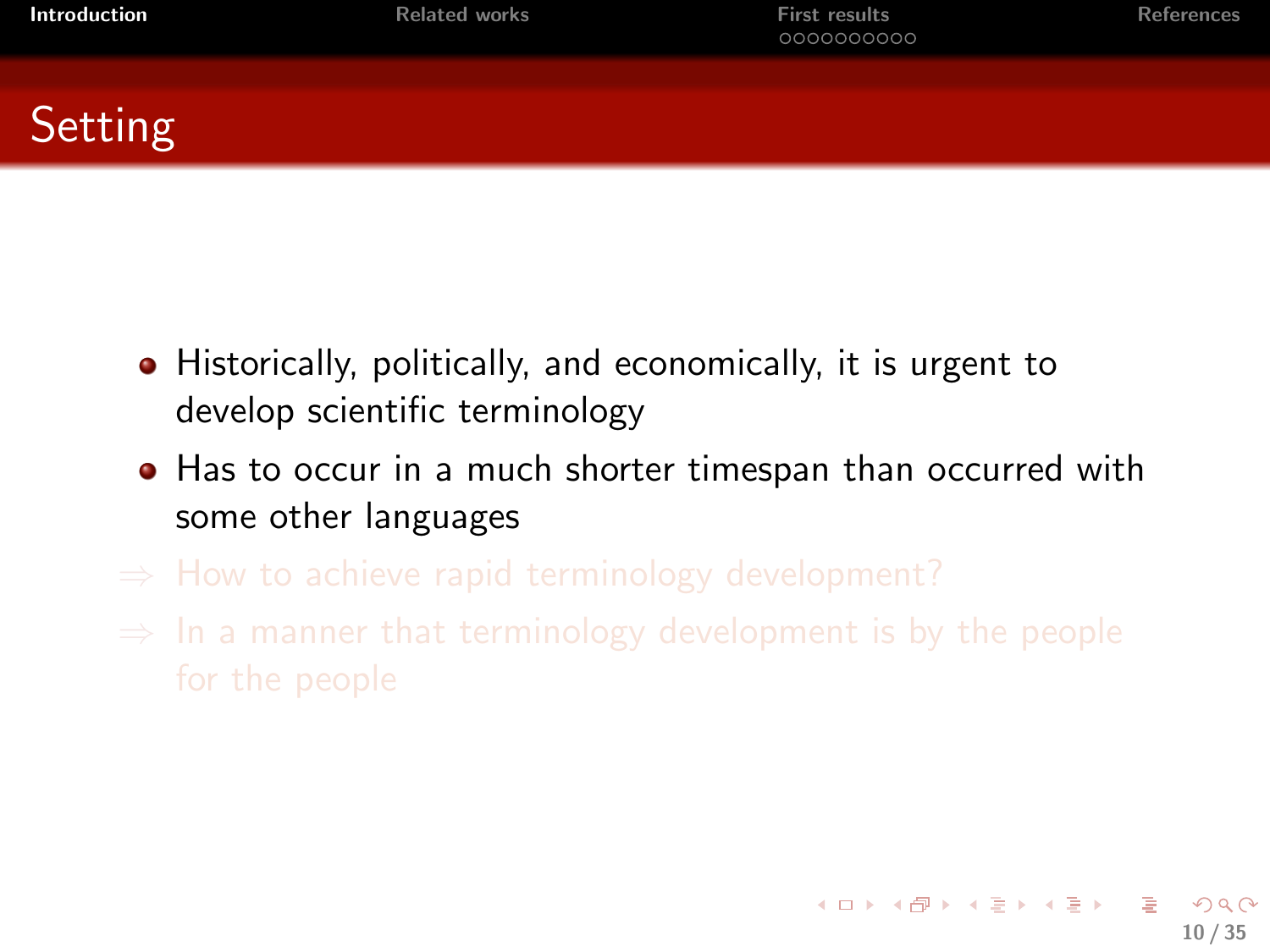| Introduction | <b>Related works</b> | <b>First results</b><br>0000000000 | References |
|--------------|----------------------|------------------------------------|------------|
|              |                      |                                    |            |

**Setting** 

- Historically, politically, and economically, it is urgent to develop scientific terminology
- Has to occur in a much shorter timespan than occurred with some other languages
- $\Rightarrow$  How to achieve rapid terminology development?
- $\Rightarrow$  In a manner that terminology development is by the people for the people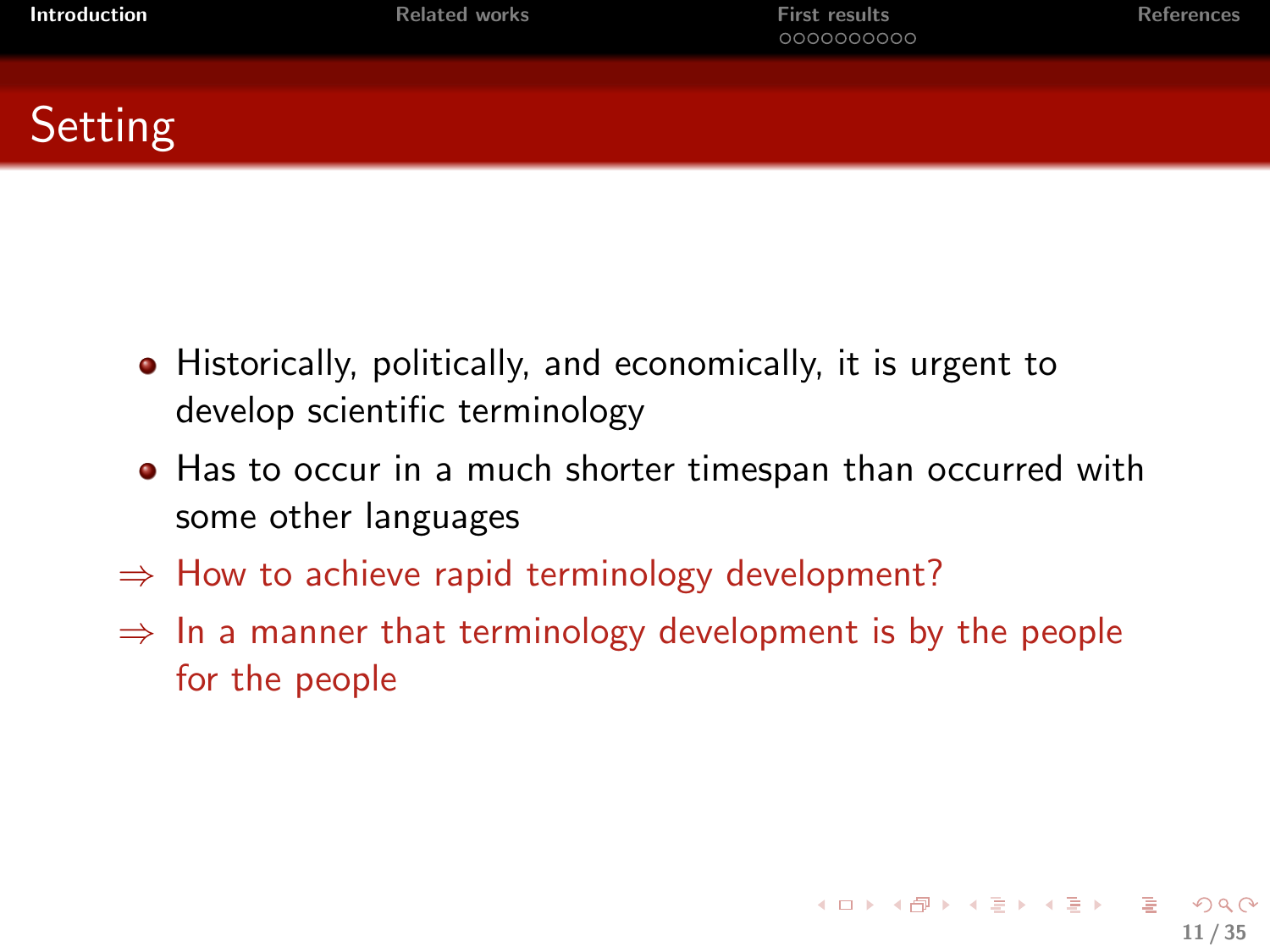| Introduction |
|--------------|
|              |

**[Introduction](#page-2-0) [Related works](#page-13-0)** Reversion **[First results](#page-19-0)** [References](#page-33-0)

12 / 35

 $\Omega$ 

イロト イ団ト イミト イミト

#### Proposal

- Rapid terminology development using "games with a purpose"
- Crowdsourcing to obtain input from a large group of isiZulu speakers
- Test the new method with development of a computer science
- Verify the method in another subject domain
- Generalise the new method to any language, any domain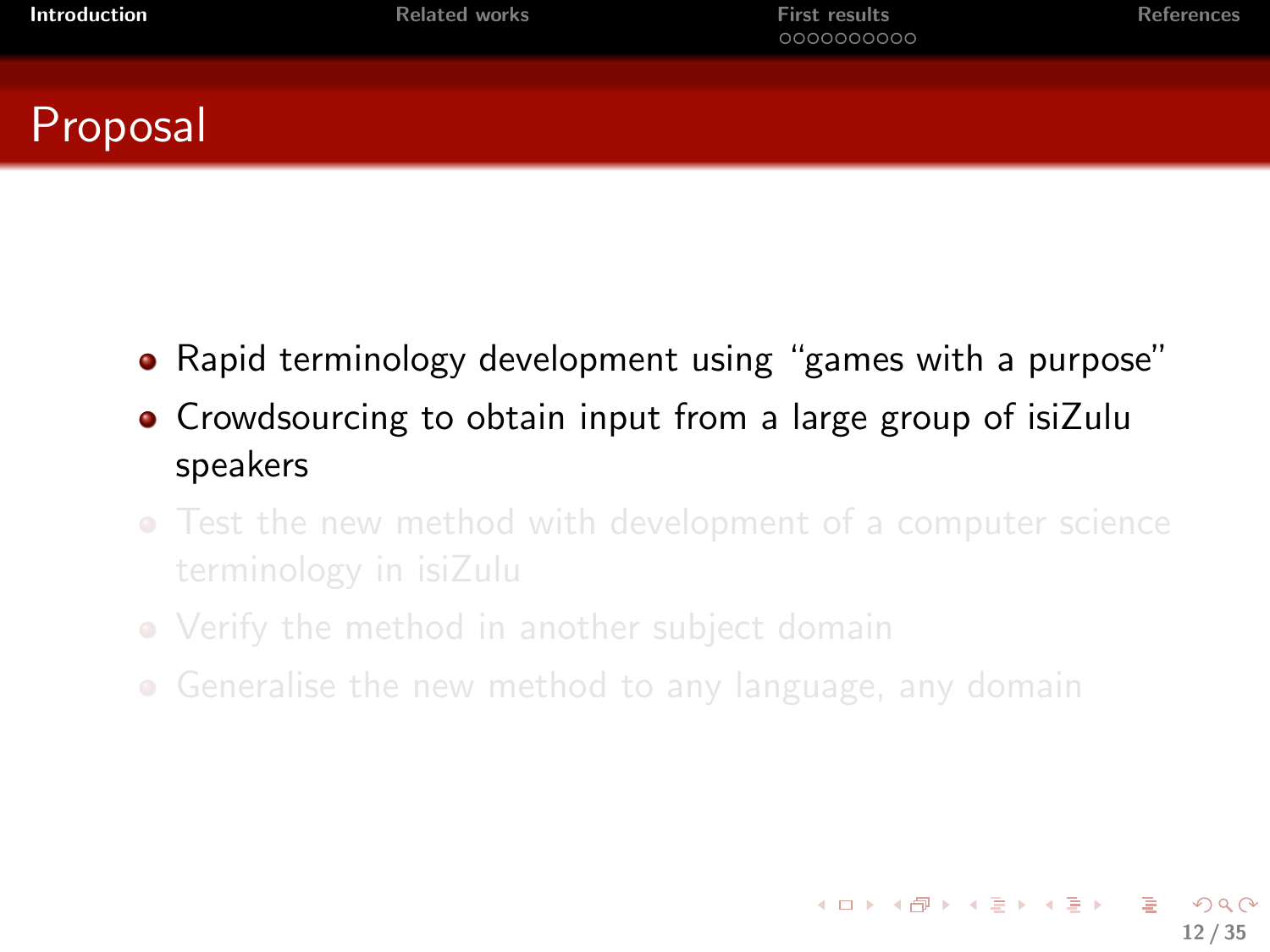| Introduction |
|--------------|
|              |

**[Introduction](#page-2-0) [Related works](#page-13-0)** Reversion **[First results](#page-19-0)** [References](#page-33-0)

13 / 35

K ロ ▶ K @ ▶ K 할 ▶ K 할 ▶ → 할 → 9 Q @

#### Proposal

- Rapid terminology development using "games with a purpose"
- Crowdsourcing to obtain input from a large group of isiZulu speakers
- Test the new method with development of a computer science terminology in isiZulu
- Verify the method in another subject domain
- Generalise the new method to any language, any domain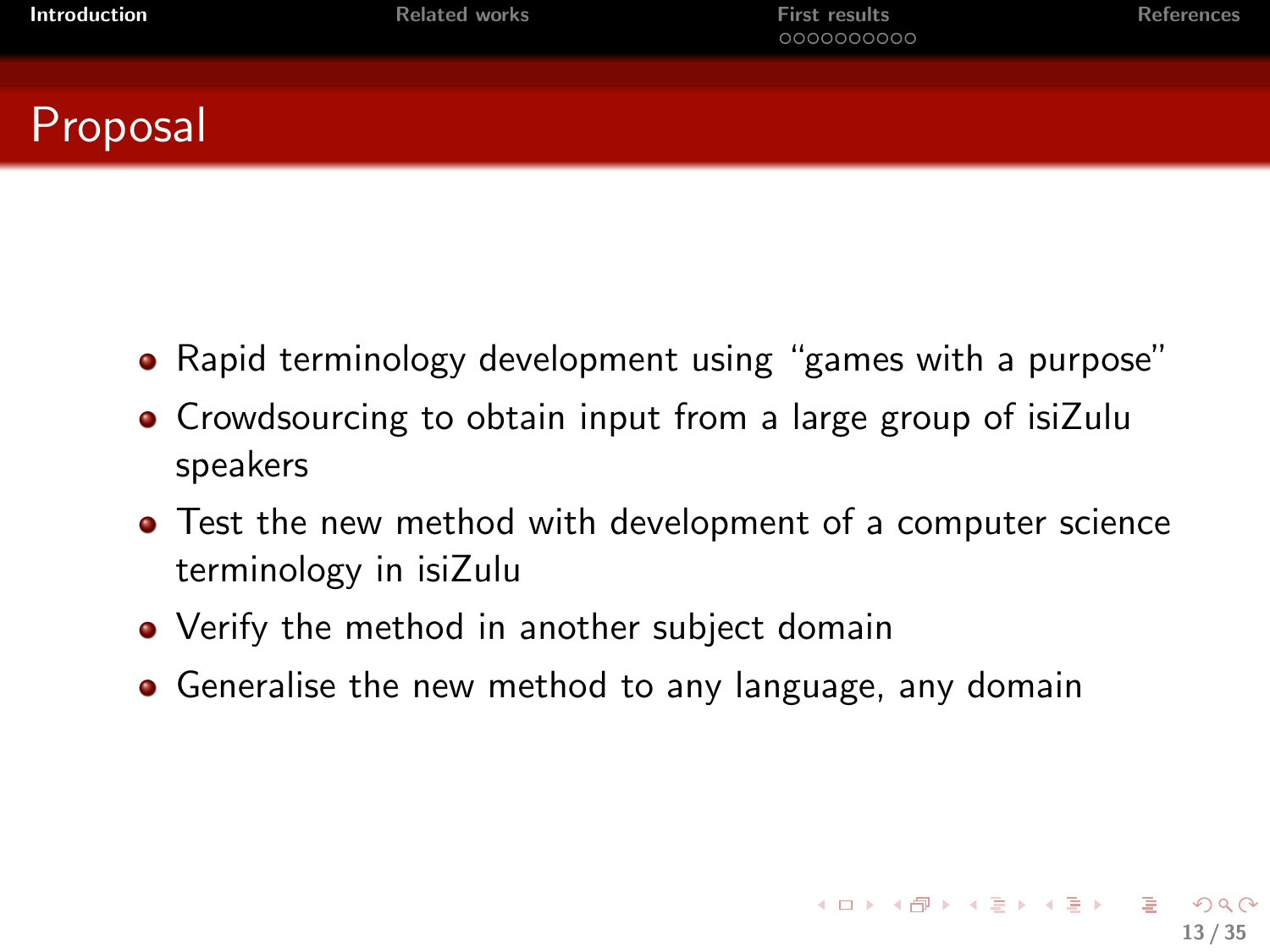| Introduction | <b>Related works</b> | <b>First results</b><br>0000000000 | References |
|--------------|----------------------|------------------------------------|------------|
|              |                      |                                    |            |

### **Outline**



#### 2 [Related works](#page-13-0)

#### [First results](#page-19-0)

- [Workshop experiment](#page-21-0)
- <span id="page-13-0"></span>**• [Commuterm crowdsourcing tool](#page-27-0)**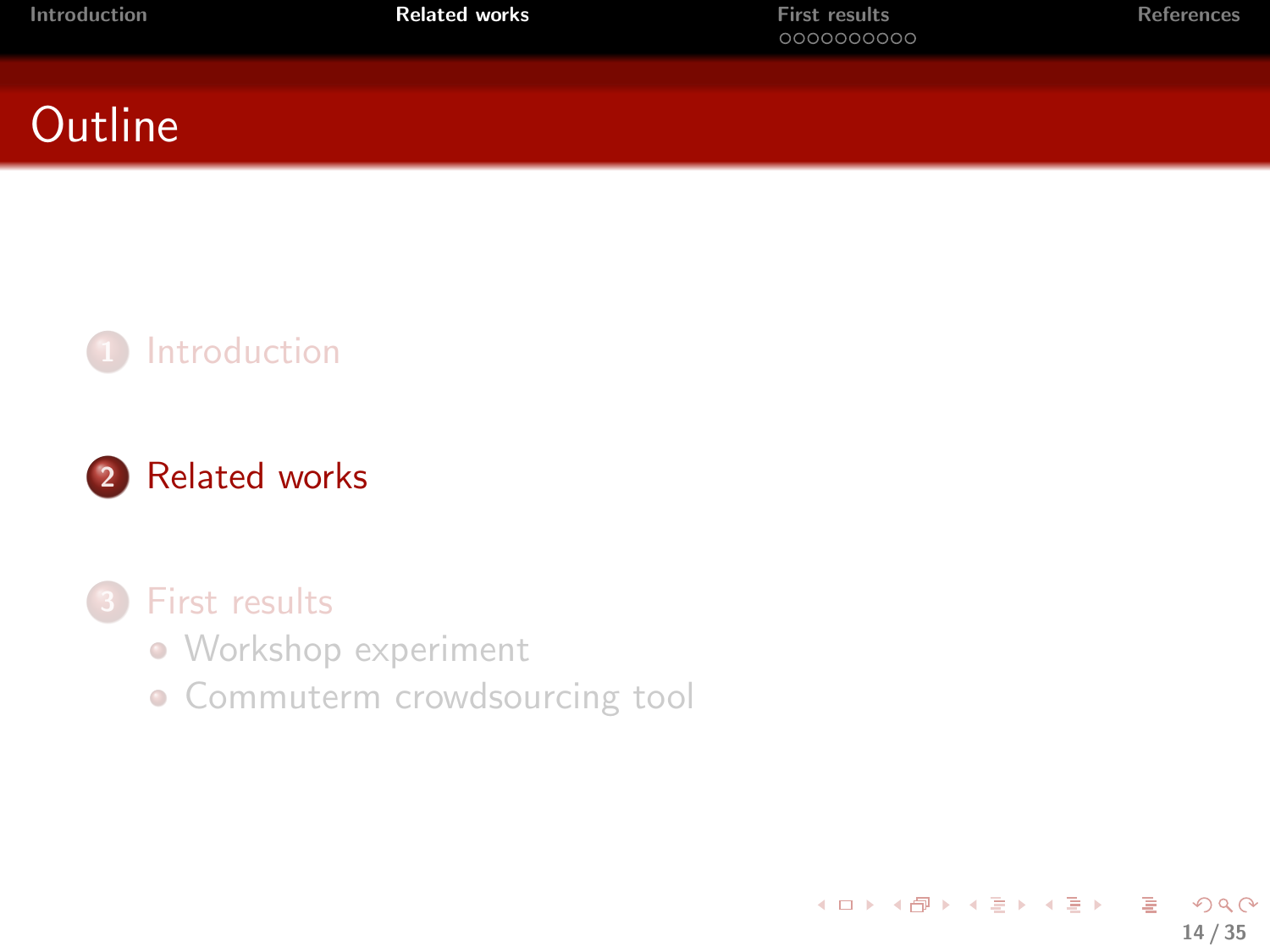| Introduction  | <b>Related works</b> | <b>First results</b><br>0000000000 | References |
|---------------|----------------------|------------------------------------|------------|
| Crowdsourcing |                      |                                    |            |

- Crowdsourcing: a wordplay outsourcing where there is another "pool of cheap labor: everyday people using their spare cycles to create content, solve problems, even do corporate R & D" (Howe (2006))
- Now part of a general-purpose problem solving method of mass collaboration systems on the Web (Doan et al. (2011))
	- Early examples: SETI@home (Korpela et al. (2001)) and ESP game (Ahn & Dabbish (2004))
- Wide range of tasks: from protein folding to collaborative and
- One language-related: DuoLingo (<http://www.duolingo.com>)
- None on crowdsourcing terminologies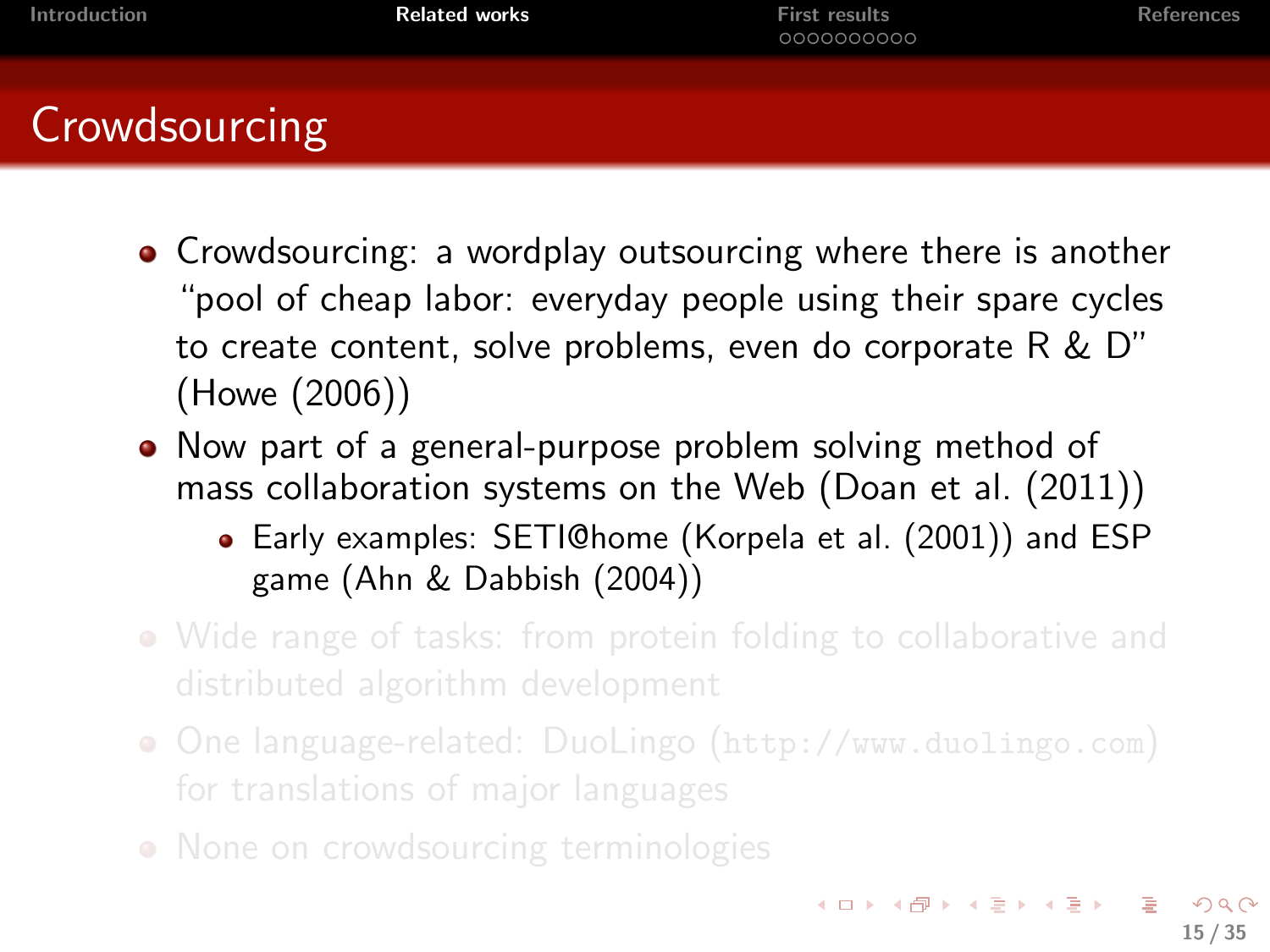| Introduction  | <b>Related works</b> | <b>First results</b><br>0000000000 | References |
|---------------|----------------------|------------------------------------|------------|
| Crowdsourcing |                      |                                    |            |

- Crowdsourcing: a wordplay outsourcing where there is another "pool of cheap labor: everyday people using their spare cycles to create content, solve problems, even do corporate R & D" (Howe (2006))
- Now part of a general-purpose problem solving method of mass collaboration systems on the Web (Doan et al. (2011))
	- Early examples: SETI@home (Korpela et al. (2001)) and ESP game (Ahn & Dabbish (2004))
- Wide range of tasks: from protein folding to collaborative and distributed algorithm development
- One language-related: DuoLingo (<http://www.duolingo.com>)
- None on crowdsourcing terminologies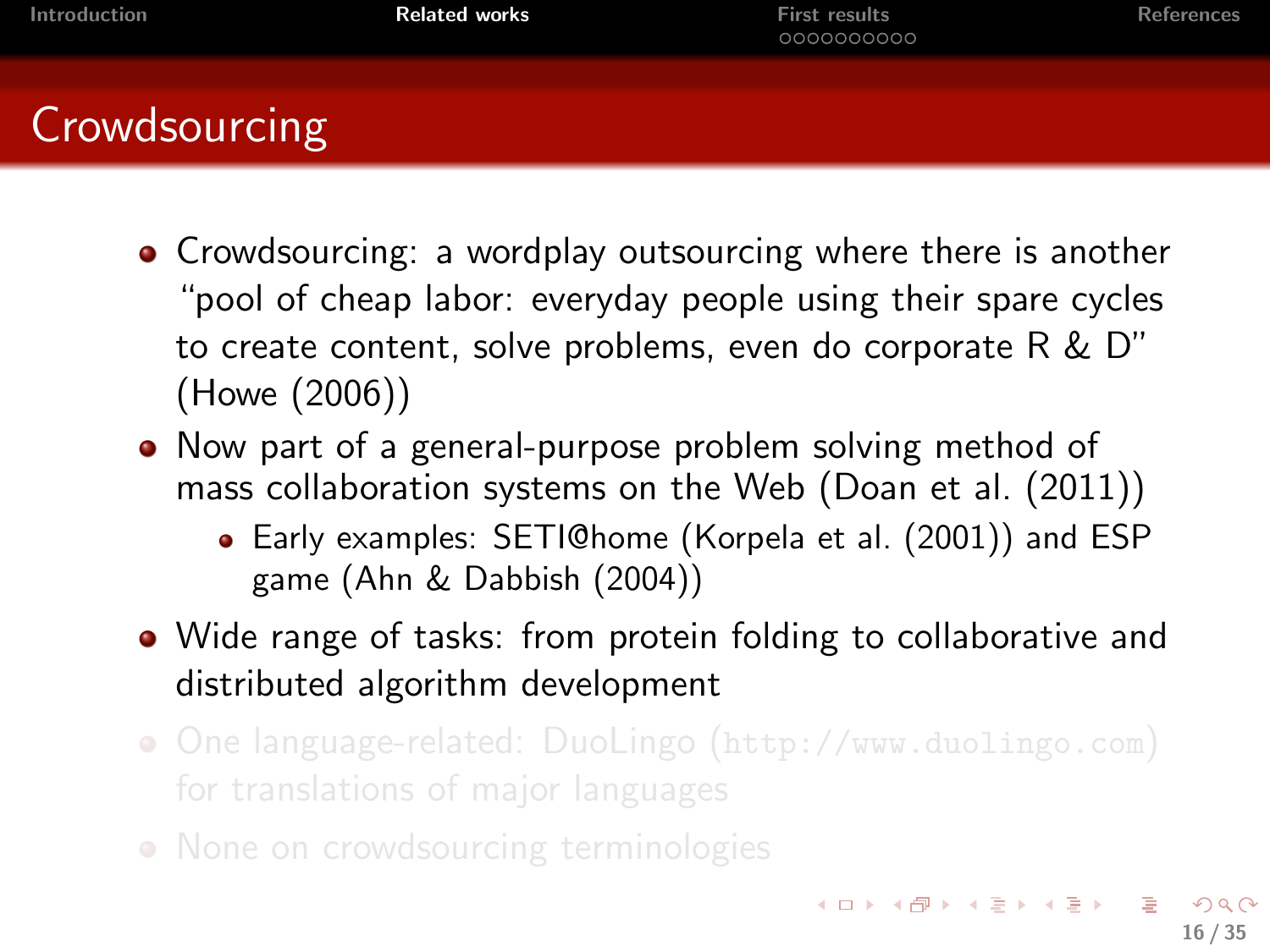| Introduction  | <b>Related works</b> | <b>First results</b><br>0000000000 | <b>References</b> |
|---------------|----------------------|------------------------------------|-------------------|
| Crowdsourcing |                      |                                    |                   |

- Crowdsourcing: a wordplay outsourcing where there is another "pool of cheap labor: everyday people using their spare cycles to create content, solve problems, even do corporate R & D" (Howe (2006))
- Now part of a general-purpose problem solving method of mass collaboration systems on the Web (Doan et al. (2011))
	- Early examples: SETI@home (Korpela et al. (2001)) and ESP game (Ahn & Dabbish (2004))
- Wide range of tasks: from protein folding to collaborative and distributed algorithm development
- One language-related: DuoLingo (<http://www.duolingo.com>) for translations of major languages
- None on crowdsourcing terminologies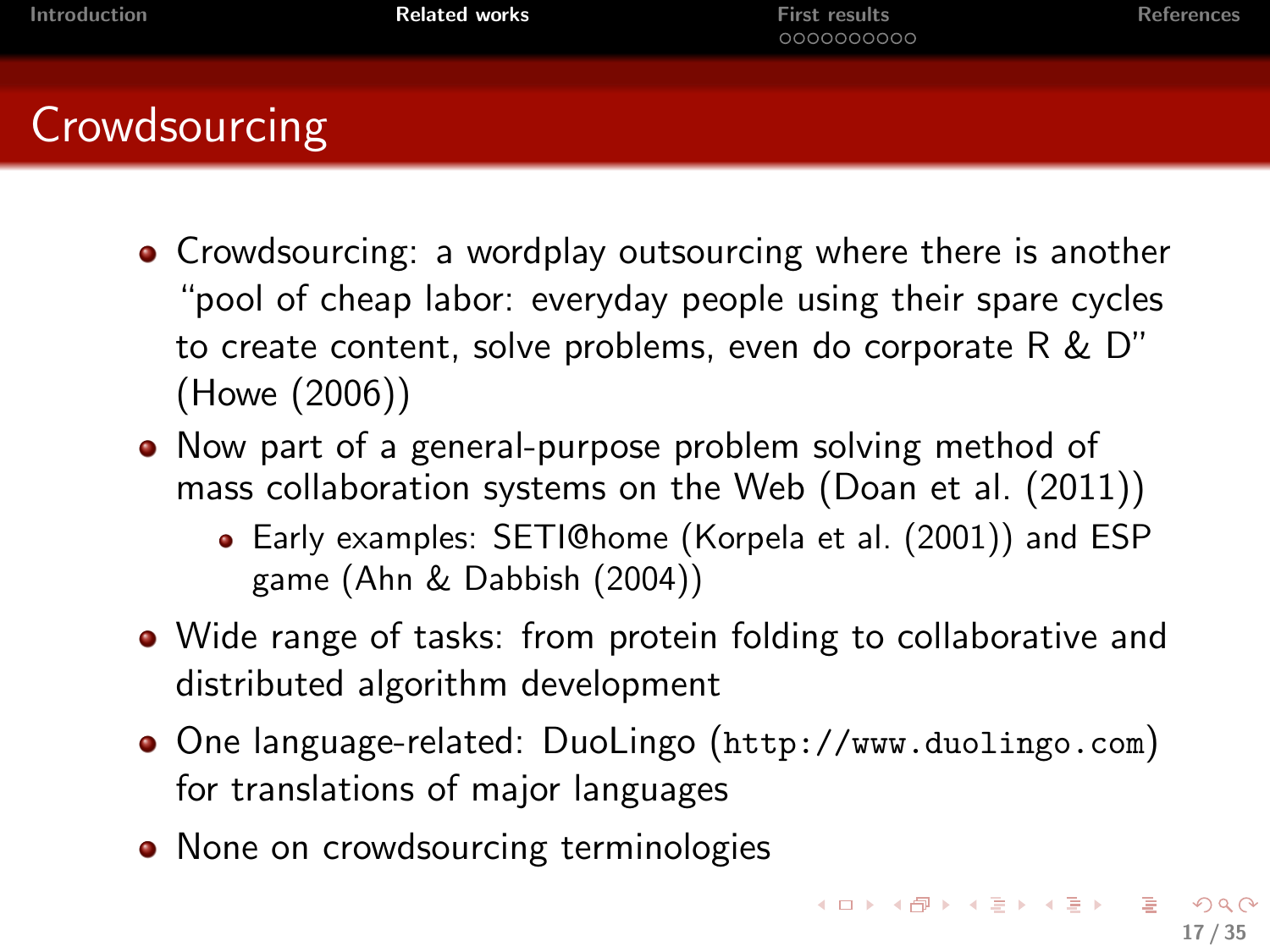18 / 35

K ロ ▶ K @ ▶ K 할 > K 할 > → 할 → ⊙ Q ⊙

#### Crowdsourcing and mass collaboration

- Different types of 'mass labour' online, based on, a.o. (Good & Su (2013)):
	- Volunteer labour (ESP game) vs. forced labour (ReCAPTCHA)
	- Microtasks (gene and photo annotations) vs. macrotasks (protein folding with FoldIT!)
	- For 'fun', payment by game, payment for best solution
- Requires different design choices regarding recruitment,
-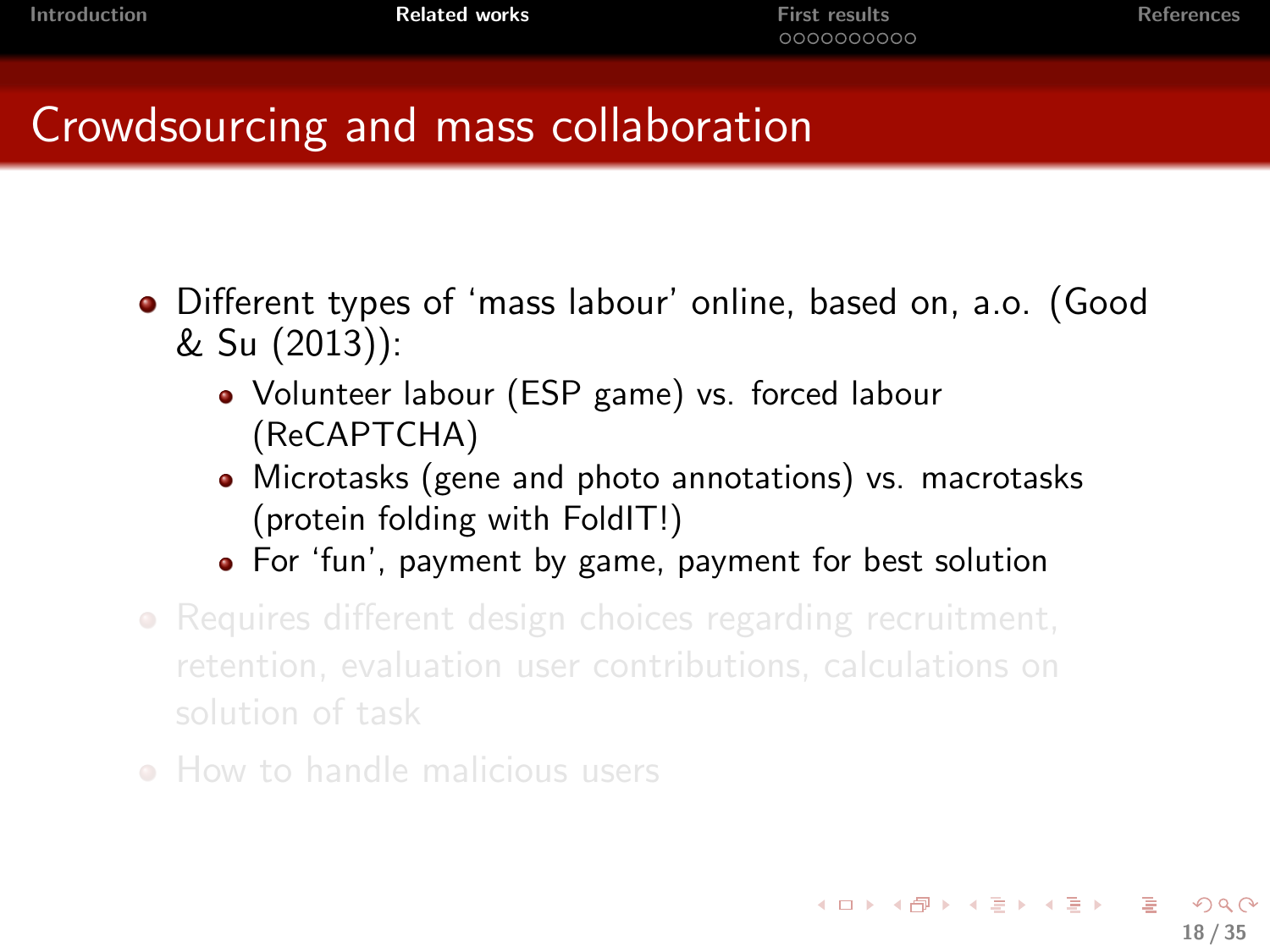#### Crowdsourcing and mass collaboration

- Different types of 'mass labour' online, based on, a.o. (Good & Su (2013)):
	- Volunteer labour (ESP game) vs. forced labour (ReCAPTCHA)
	- Microtasks (gene and photo annotations) vs. macrotasks (protein folding with FoldIT!)
	- For 'fun', payment by game, payment for best solution
- Requires different design choices regarding recruitment, retention, evaluation user contributions, calculations on solution of task
- **How to handle malicious users**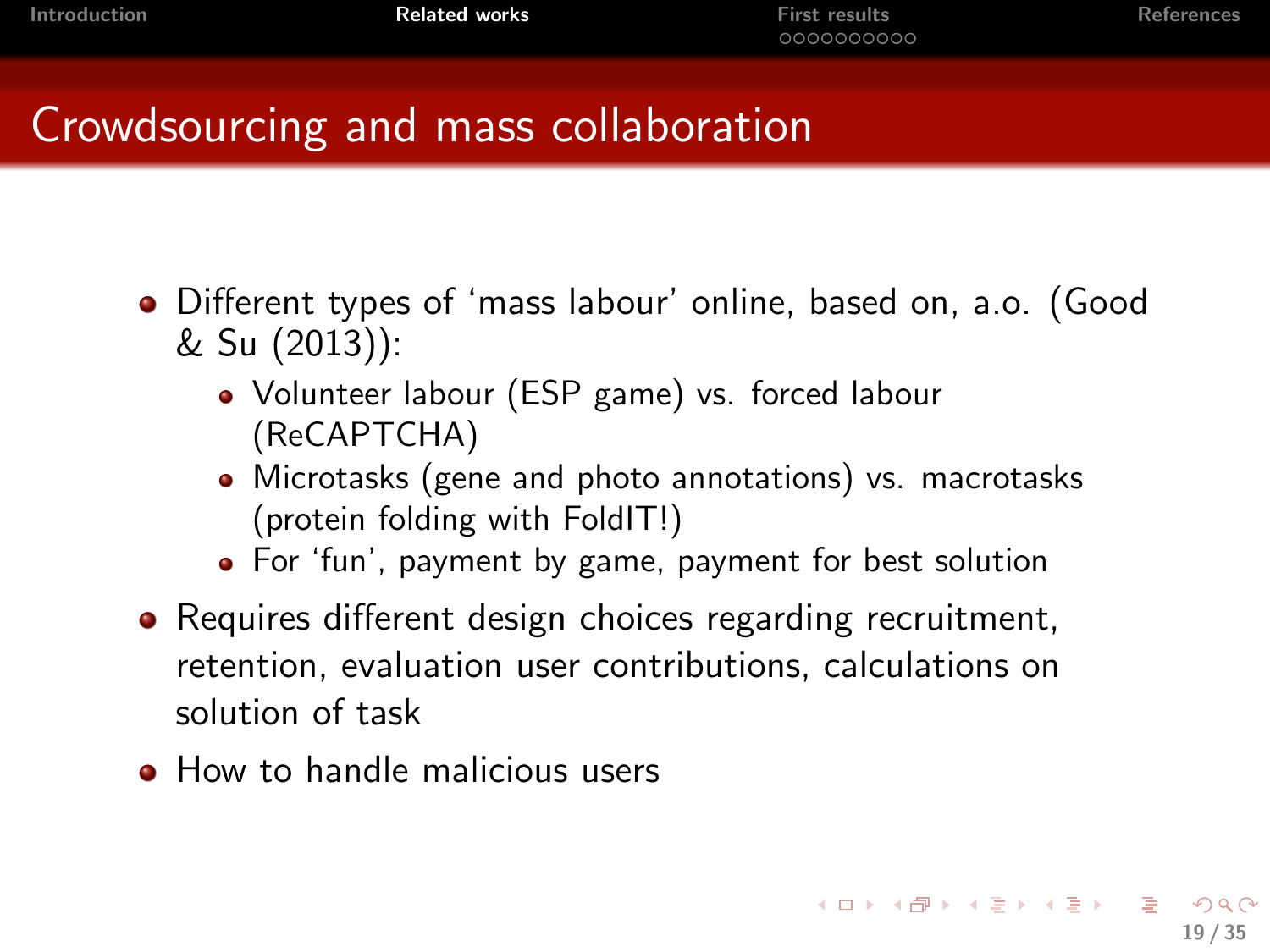<span id="page-19-0"></span>20 / 35

B

 $2990$ 

メロメ メ都 メメ きょくきょ

### **Outline**



#### **[Related works](#page-13-0)**

#### 3 [First results](#page-19-0)

- [Workshop experiment](#page-21-0)
- **[Commuterm crowdsourcing tool](#page-27-0)**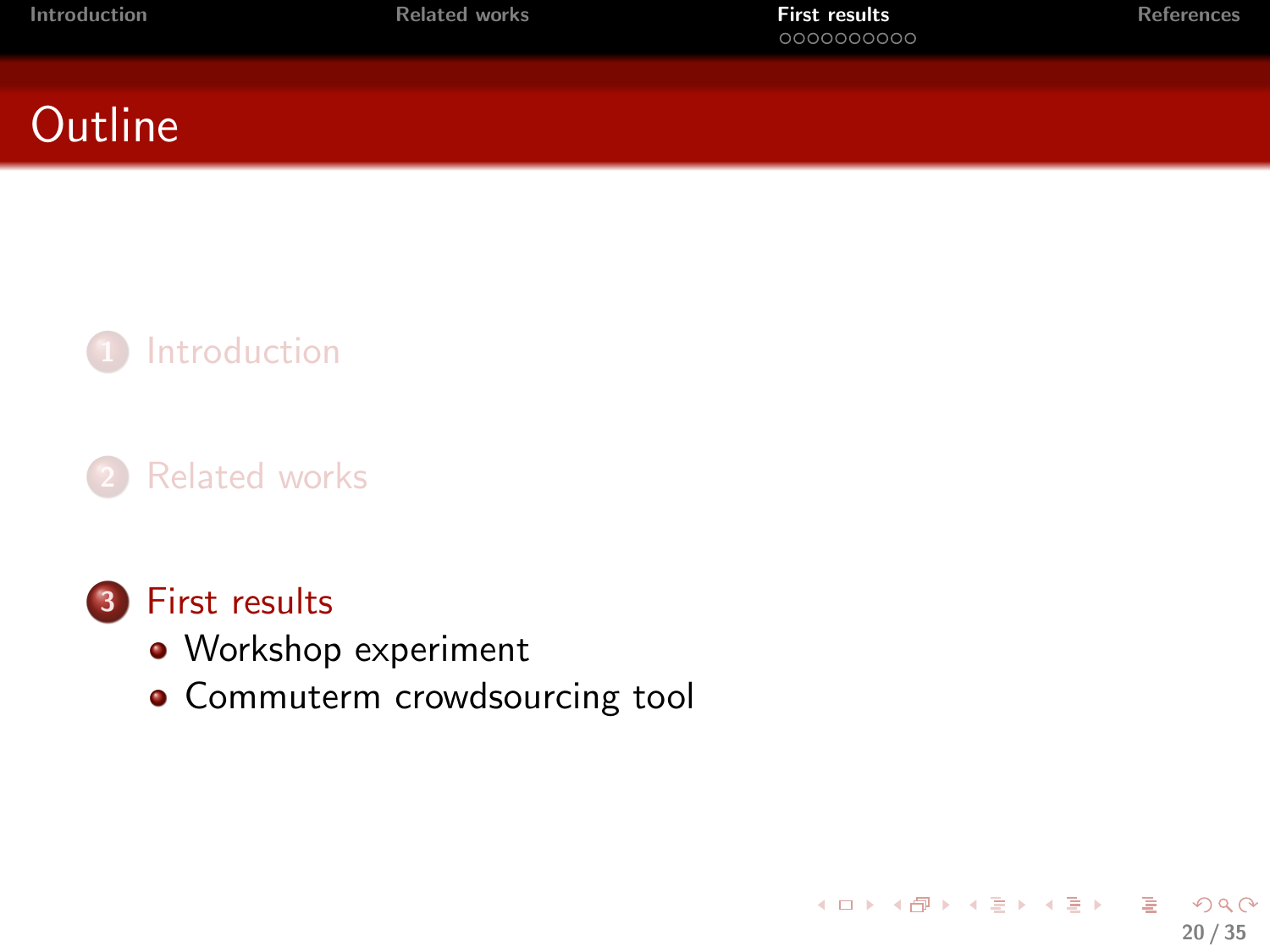21 / 35

K ロ ▶ K @ ▶ K 할 ▶ K 할 ▶ → 할 → 9 Q @

## **Methodology**

- State of the art: literature and a poll (tbd due to localization of survey software)
- Workshop experiment (completed)
- Crowdsourcing experiment for CS (launch within 2 weeks)
- Crowdsourcing experiment for another subject domain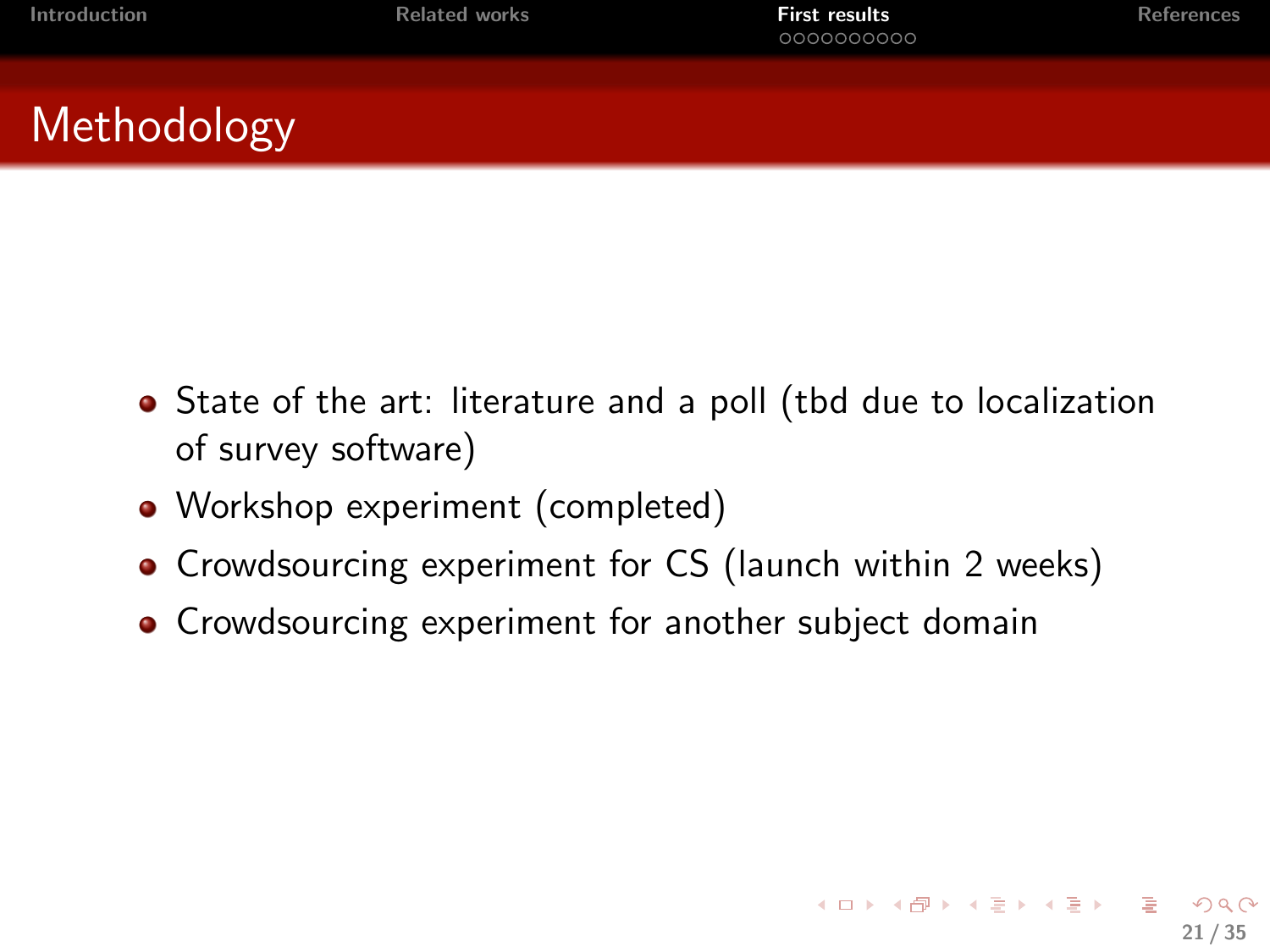[Workshop experiment](#page-21-0)

## Workshop experiment set up (summary)

- Participants: 10 students with isiZulu as home language (3rd year and honours students in computer science or computer science & information systems)
- Duration: 2 hours
- Incentives: the honour of being at the forefront of this endeavour, and pizza and softdrinks afterward
- <span id="page-21-0"></span>For each term provided by the RAs, note term, consensus or not, synonyms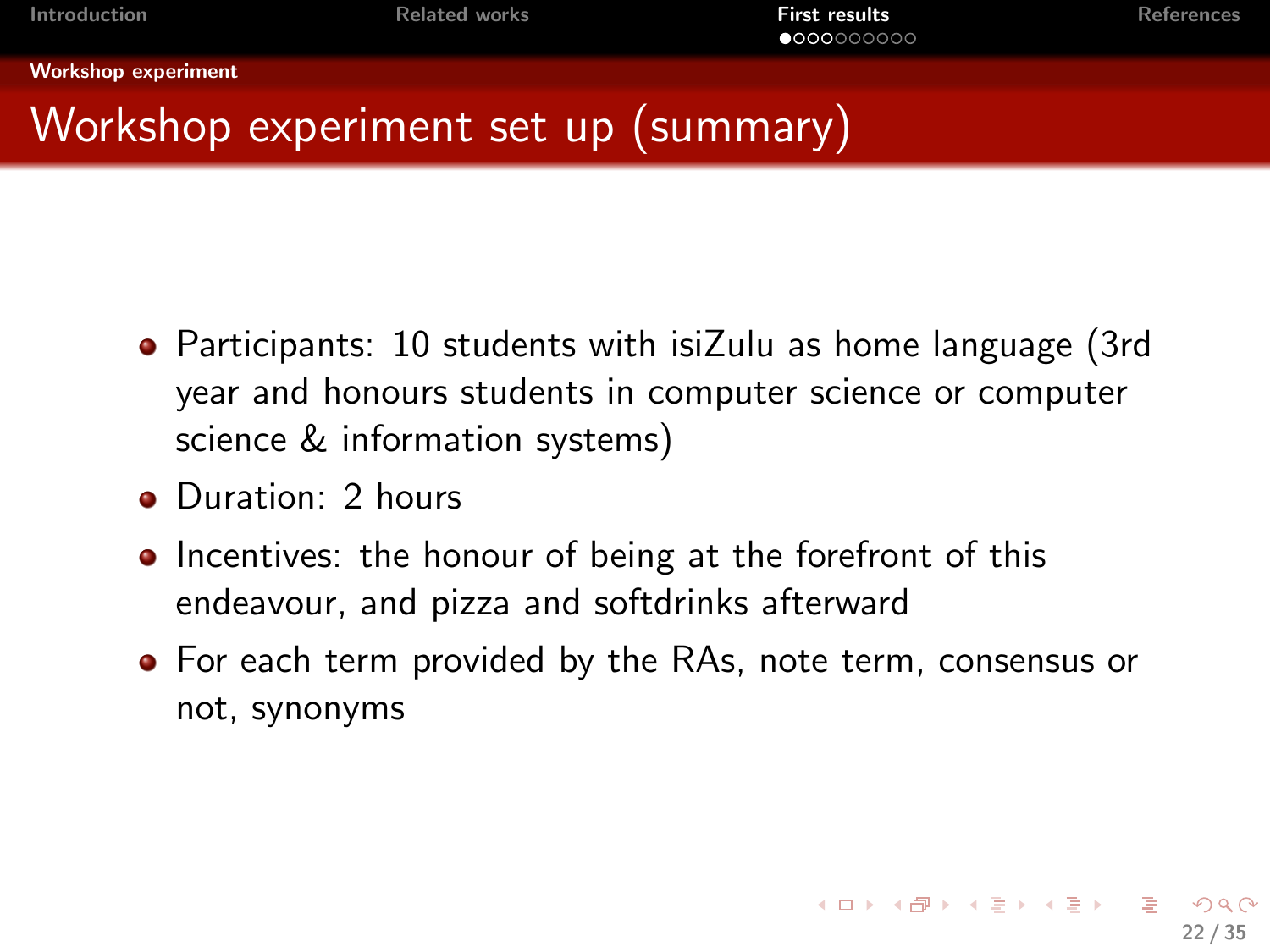- 15 students participated; 9 CS or IS honours students, and the remainder in their final year BSc CS; gender distribution: 5 female, 10 male
- Typically, meaning of the term was discussed before reaching an agreement on possible alternatives
- 37 entities in CS, focussed on programming and networking,
- <span id="page-22-0"></span>• Among others: *indlela yokwenza* for 'algorithm', *ukushintsha*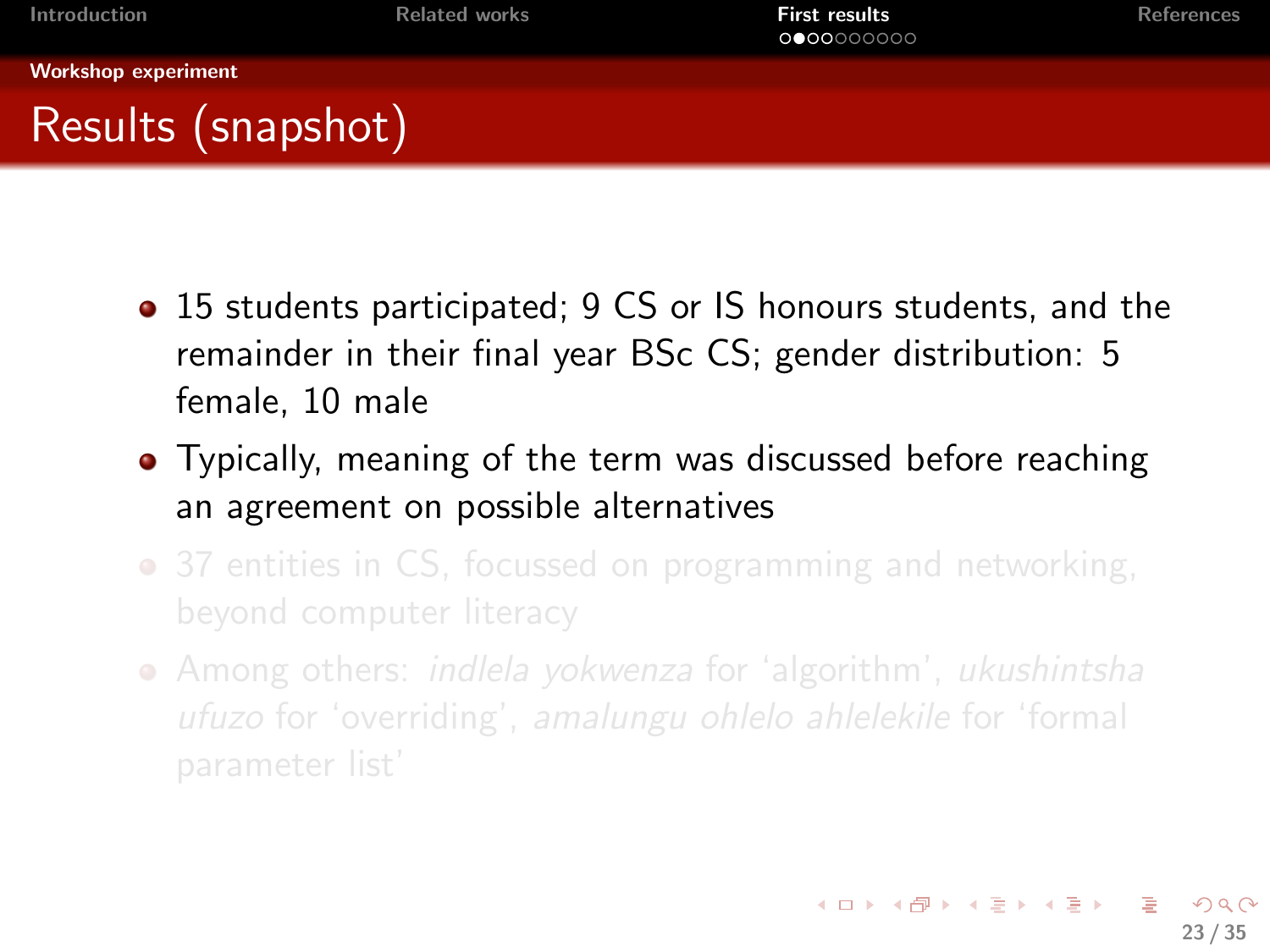- 15 students participated; 9 CS or IS honours students, and the remainder in their final year BSc CS; gender distribution: 5 female, 10 male
- Typically, meaning of the term was discussed before reaching an agreement on possible alternatives
- 37 entities in CS, focussed on programming and networking, beyond computer literacy
- <span id="page-23-0"></span>• Among others: *indlela yokwenza* for 'algorithm', *ukushintsha* ufuzo for 'overriding', amalungu ohlelo ahlelekile for 'formal parameter list'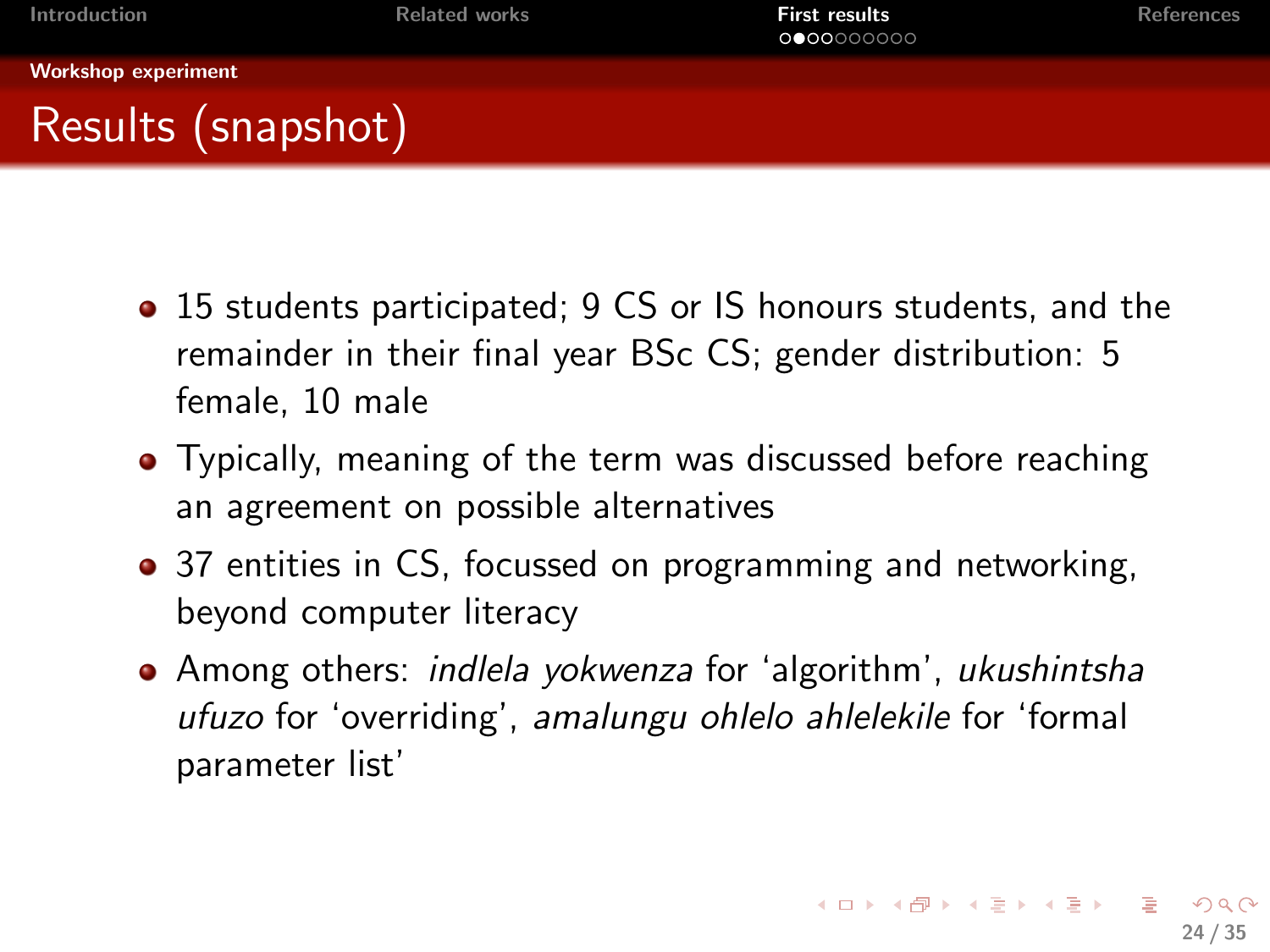|  |  |  | Introduction |  |  |
|--|--|--|--------------|--|--|
|  |  |  |              |  |  |

#### [Workshop experiment](#page-24-0)



<span id="page-24-0"></span> $299$ 25 / 35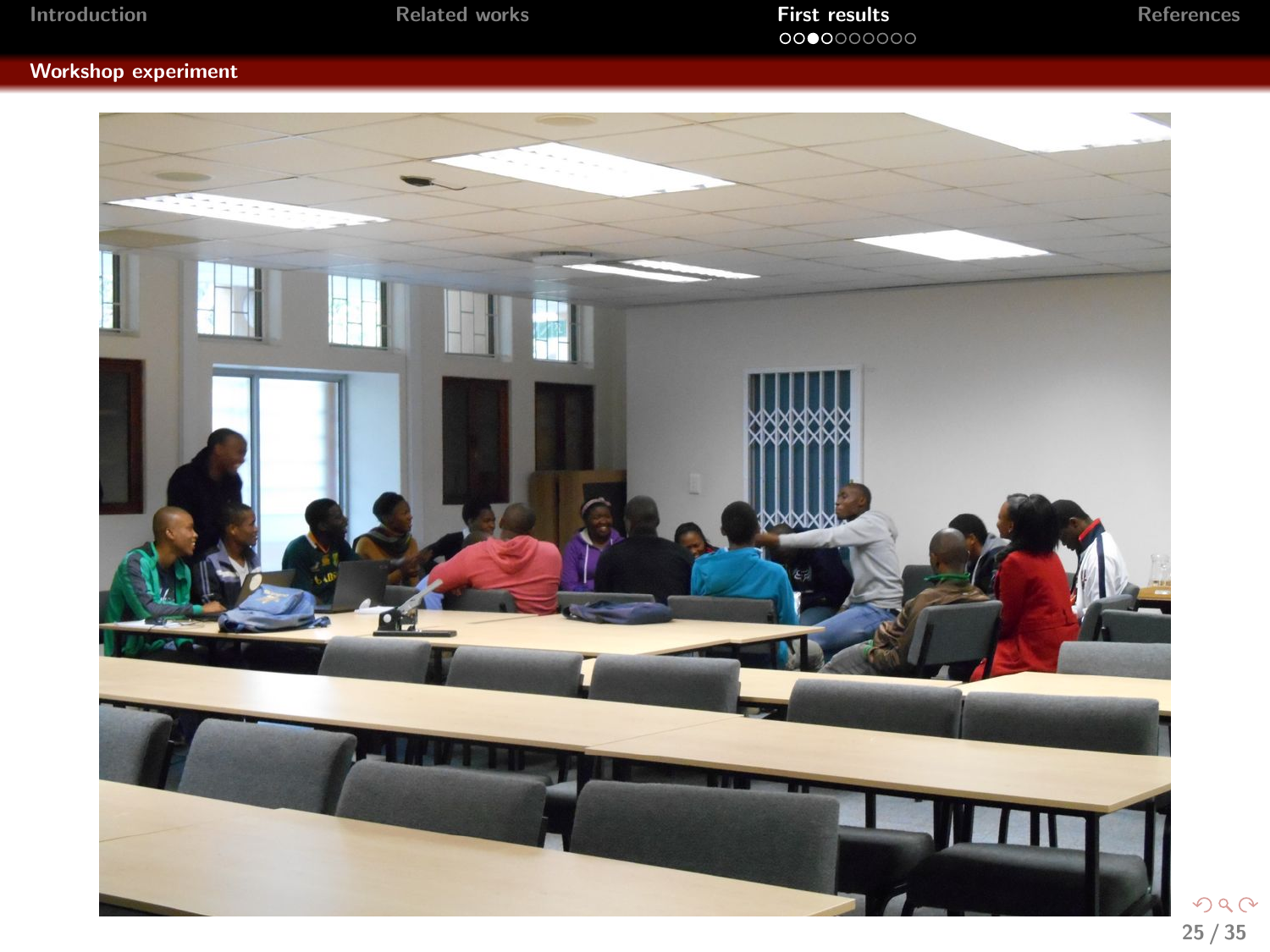<span id="page-25-0"></span>26 / 35

 $\Omega$ 

K ロ X K @ X K 경 X K 경 X 시 경 X 시 경

[Workshop experiment](#page-25-0)

## Discussion (snapshot)

- **•** Overlap of 5 English terms with the Dept. of Arts & Culture (DAC) list, with an empty intersection
	- $\bullet$  E.g.: database *ingolobane* (our experiment) *ulwazi* olugciniwe, ulwazi olulondoloziwe, imininingo egciniwe (DAC)
	- DAC wrong regarding the *ulwazi* (knowledge), because database  $\neq$  knowledge base
- Real transformations of the underlying meaning, not simply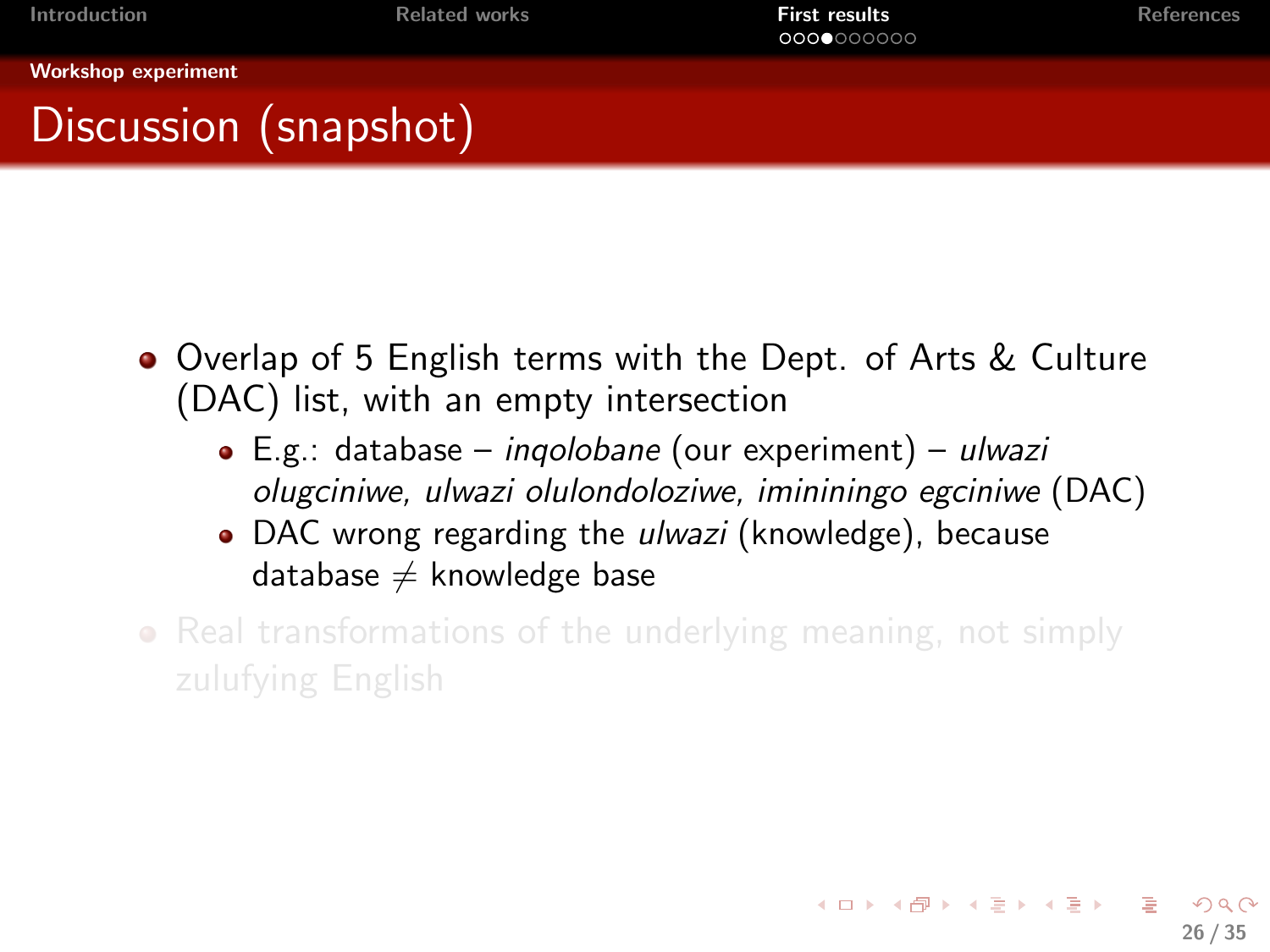<span id="page-26-0"></span>27 / 35

K ロ ▶ K @ ▶ K 할 > K 할 > → 할 → ⊙ Q ⊙

[Workshop experiment](#page-26-0)

## Discussion (snapshot)

- Overlap of 5 English terms with the Dept. of Arts & Culture (DAC) list, with an empty intersection
	- $\bullet$  E.g.: database *ingolobane* (our experiment) *ulwazi* olugciniwe, ulwazi olulondoloziwe, imininingo egciniwe (DAC)
	- DAC wrong regarding the *ulwazi* (knowledge), because database  $\neq$  knowledge base
- Real transformations of the underlying meaning, not simply zulufying English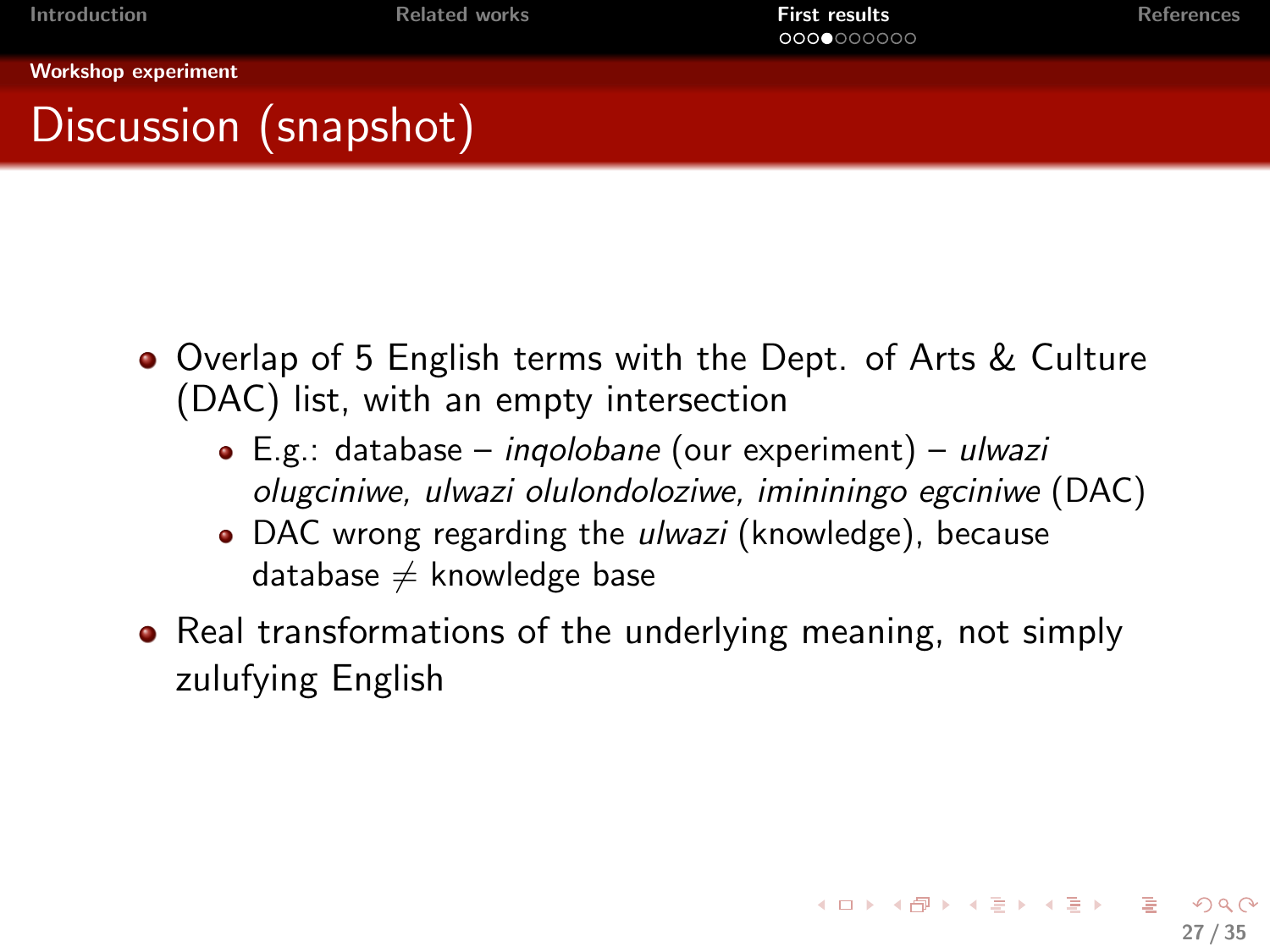| Introduction                 | <b>Related works</b> | <b>First results</b><br>0000000000 | References |
|------------------------------|----------------------|------------------------------------|------------|
| Commuterm crowdsourcing tool |                      |                                    |            |
| Design                       |                      |                                    |            |

- Software development methodology: roughly, an iterative version of the waterfall methodology
- Doan et al. (2011)'s 'four questions that all MC systems have to answer'
- Based on that, game requirements (using Good & Su (2013)'s categorisation) and system requirements engineering
- System development: database with web-based front-end
- **•** Terminology list development, with definitions, source, level
- **o** Implementation
- <span id="page-27-0"></span>• Currently in the testing phase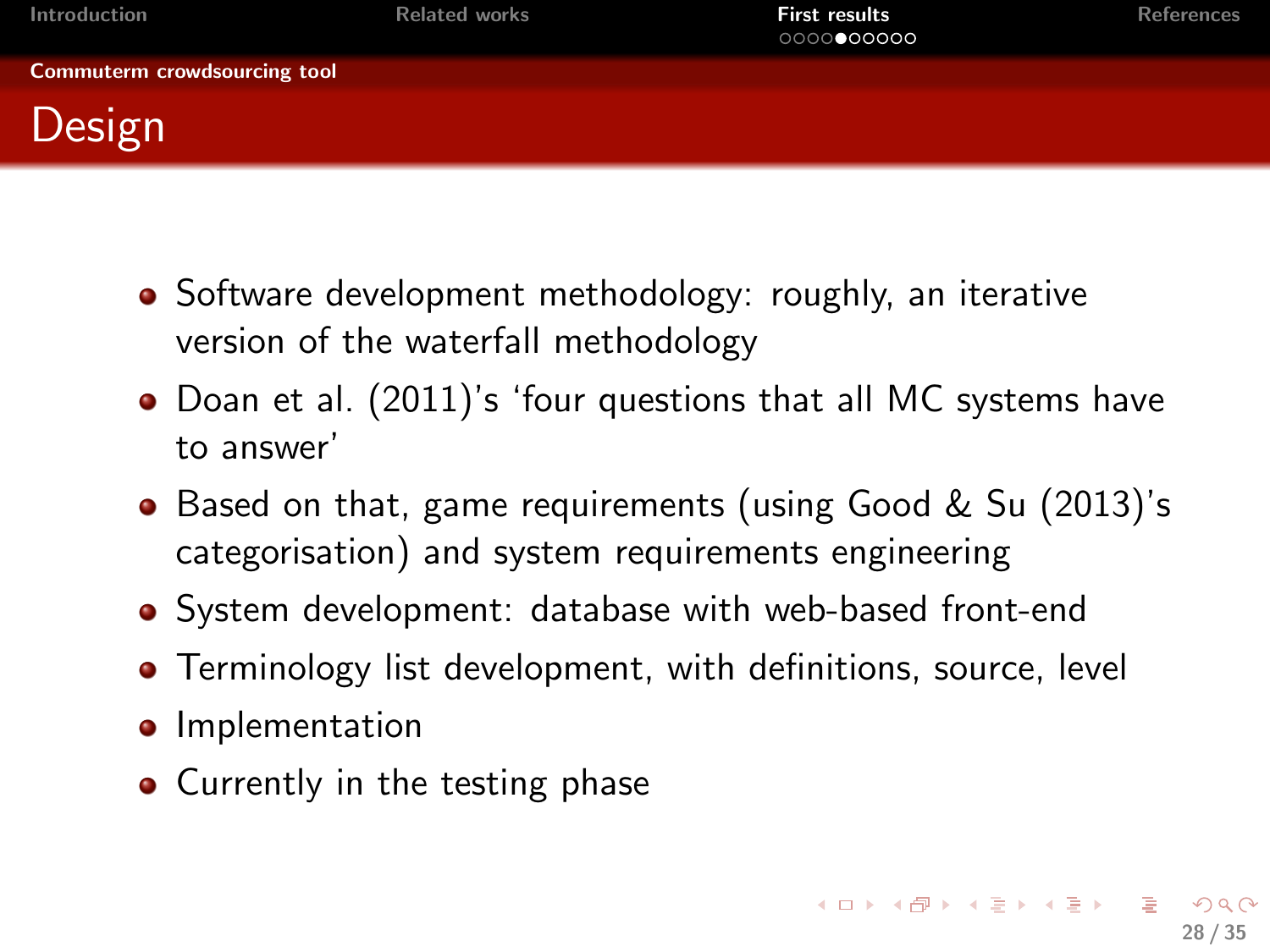| Introduction                 | <b>Related works</b> | <b>First results</b><br>0000000000 | <b>References</b> |
|------------------------------|----------------------|------------------------------------|-------------------|
| Commuterm crowdsourcing tool |                      |                                    |                   |
| Demo                         |                      |                                    |                   |

- $\bullet$  Screenshots in this set of slides demo at the presentation
- Note: this is an alpha version
- <span id="page-28-0"></span>• Note: the live version of the user interface of the game is in isiZulu (not English, as in the following screenshots); current screenshots just to give a general idea regarding functionality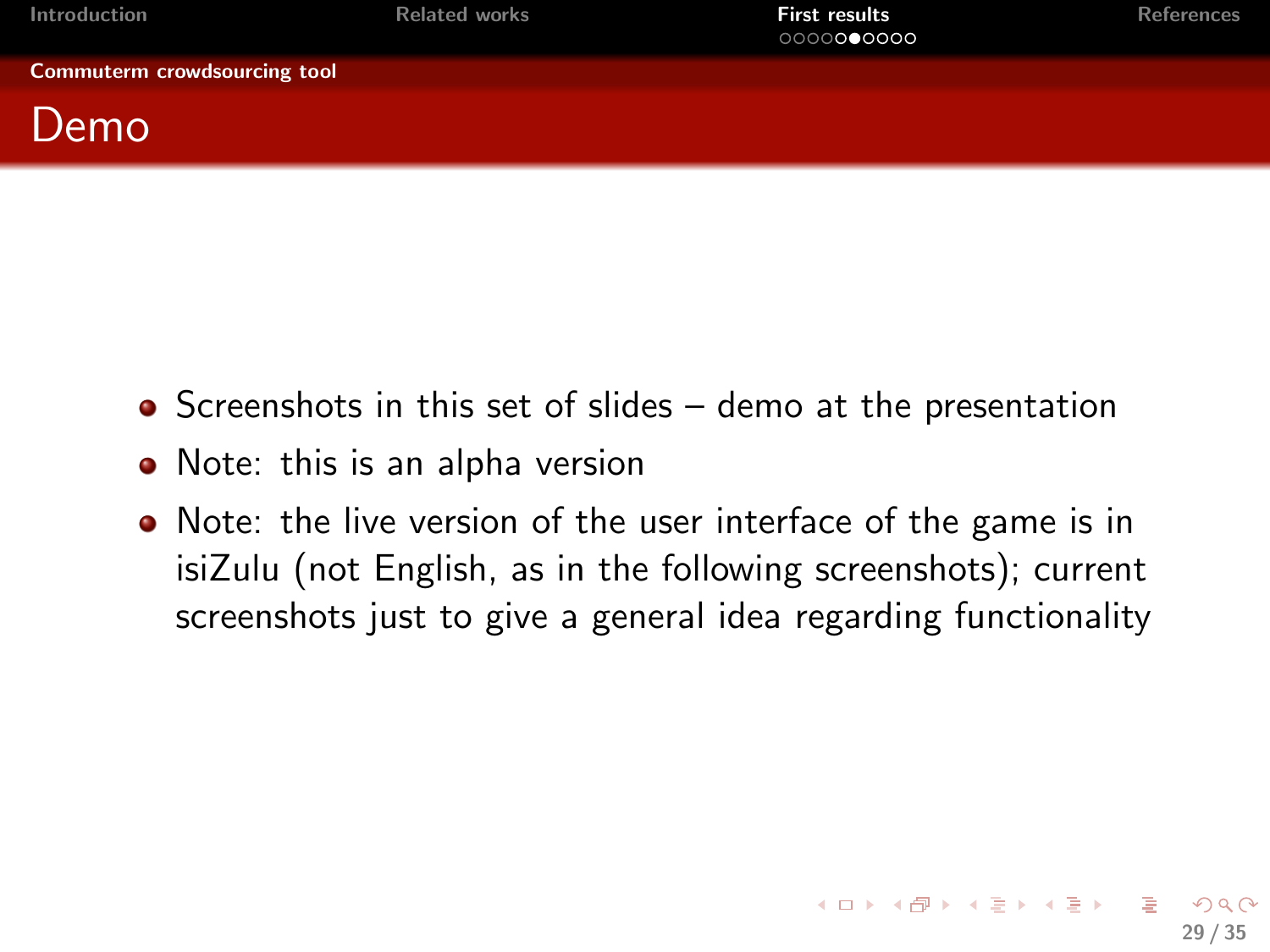[Commuterm crowdsourcing tool](#page-29-0)

## Back-end: adding entities

| 000<br>Commuterm Entity_Term Man                                        | Commuterm Entity_Term Manager - Mozilla Firefox                                                                                                     |                                                                                            |                                                                                                                                                                                                                                                                                           |
|-------------------------------------------------------------------------|-----------------------------------------------------------------------------------------------------------------------------------------------------|--------------------------------------------------------------------------------------------|-------------------------------------------------------------------------------------------------------------------------------------------------------------------------------------------------------------------------------------------------------------------------------------------|
| $\bullet$<br>$\mathcal{D}$<br>∢<br><b>Commuterm Entity_Term Manager</b> | <b>&amp; commuterm/commuterm/admin/dictionary/Entity_Term <math>\otimes \cdot \cdot \cdot</math> &gt; C   <math>\cdot \cdot \cdot</math></b> Google |                                                                                            | $\begin{array}{c} \mathbf{Q} \end{array} \begin{array}{c} \mathbf{Q} \end{array} \begin{array}{c} \mathbf{Q} \end{array} \begin{array}{c} \mathbf{Q} \end{array} \begin{array}{c} \mathbf{Q} \end{array} \begin{array}{c} \mathbf{Q} \end{array} \begin{array}{c} \mathbf{Q} \end{array}$ |
| Term<br>Entity                                                          |                                                                                                                                                     |                                                                                            |                                                                                                                                                                                                                                                                                           |
| Category<br>label<br>Computing 2<br>sublabel<br>÷<br>Networking         | <b>internalLabel</b><br>amplifier<br>level<br>Medium<br><b>Source</b><br>label<br><b>Workshop Experiment</b><br>sublabel                            | label<br>umlekeleli 11<br><b>Source</b><br>label<br><b>Workshop Experiment</b><br>sublabel |                                                                                                                                                                                                                                                                                           |
| $\begin{bmatrix} N & D \end{bmatrix}$                                   |                                                                                                                                                     | Language                                                                                   |                                                                                                                                                                                                                                                                                           |
|                                                                         | <b>PartOfSpeech</b><br>label<br>Noun                                                                                                                | labol<br><i>isiZulu</i>                                                                    |                                                                                                                                                                                                                                                                                           |
| $N$ $D$ $U$                                                             |                                                                                                                                                     |                                                                                            |                                                                                                                                                                                                                                                                                           |
| <b>NEW</b><br>ADD                                                       | <b>DELETE</b><br><b>UPDATE</b>                                                                                                                      |                                                                                            |                                                                                                                                                                                                                                                                                           |
| Return                                                                  |                                                                                                                                                     |                                                                                            |                                                                                                                                                                                                                                                                                           |

<span id="page-29-0"></span>Ğ.  $2Q$ 30 / 35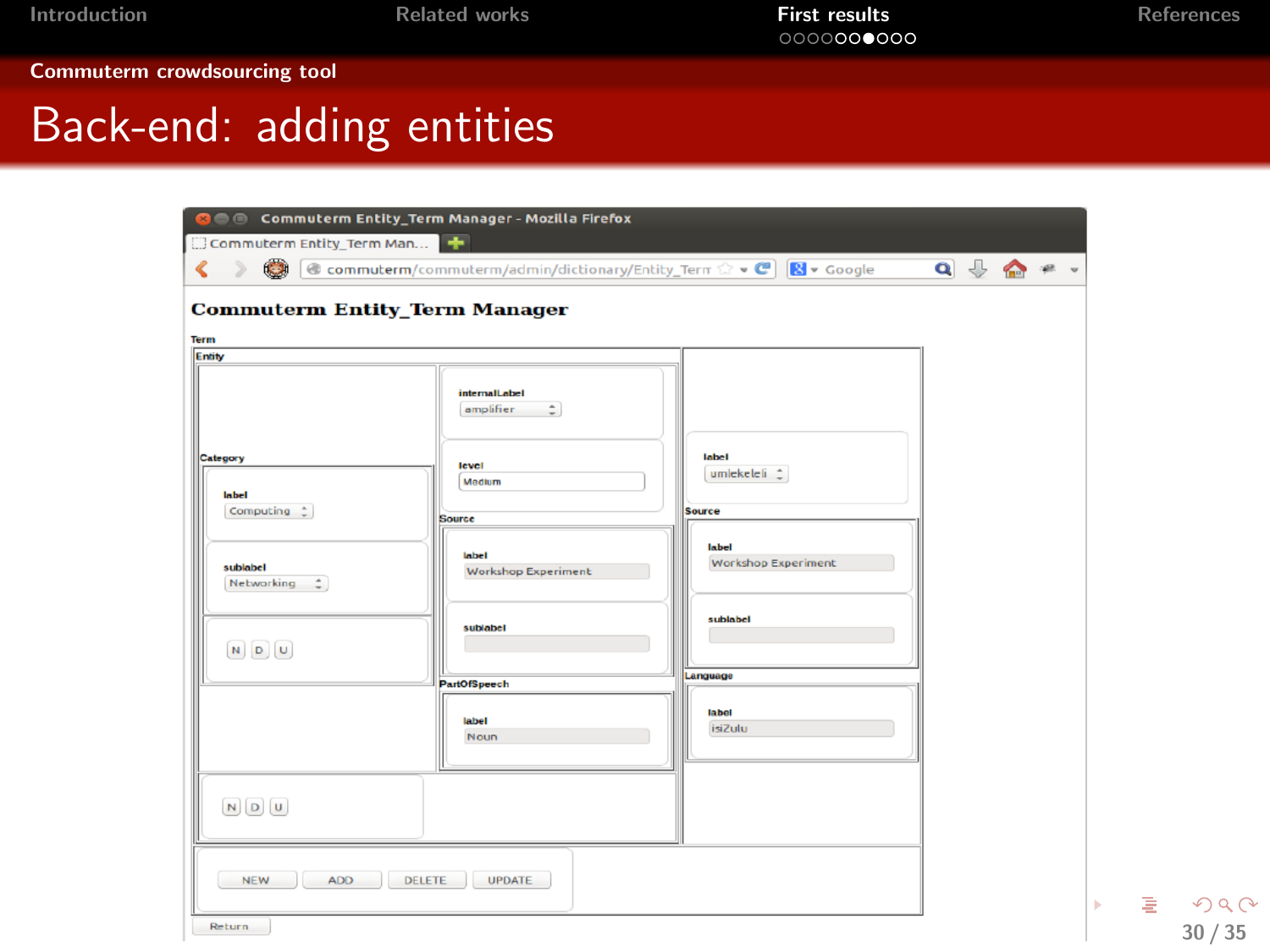#### [Commuterm crowdsourcing tool](#page-30-0)

## User login screen

<span id="page-30-0"></span>

|                              | <b>Sele Login - Mozilla Firefox</b> |
|------------------------------|-------------------------------------|
|                              | Commu & <b>DLogin</b><br>×          |
|                              | Commuti v C                         |
| Login                        |                                     |
| * required fields            |                                     |
| UserName*:                   |                                     |
|                              |                                     |
| Password*:                   |                                     |
|                              |                                     |
| Submit                       |                                     |
| Register<br>Forgot Password? |                                     |
|                              |                                     |
|                              |                                     |
|                              |                                     |
|                              |                                     |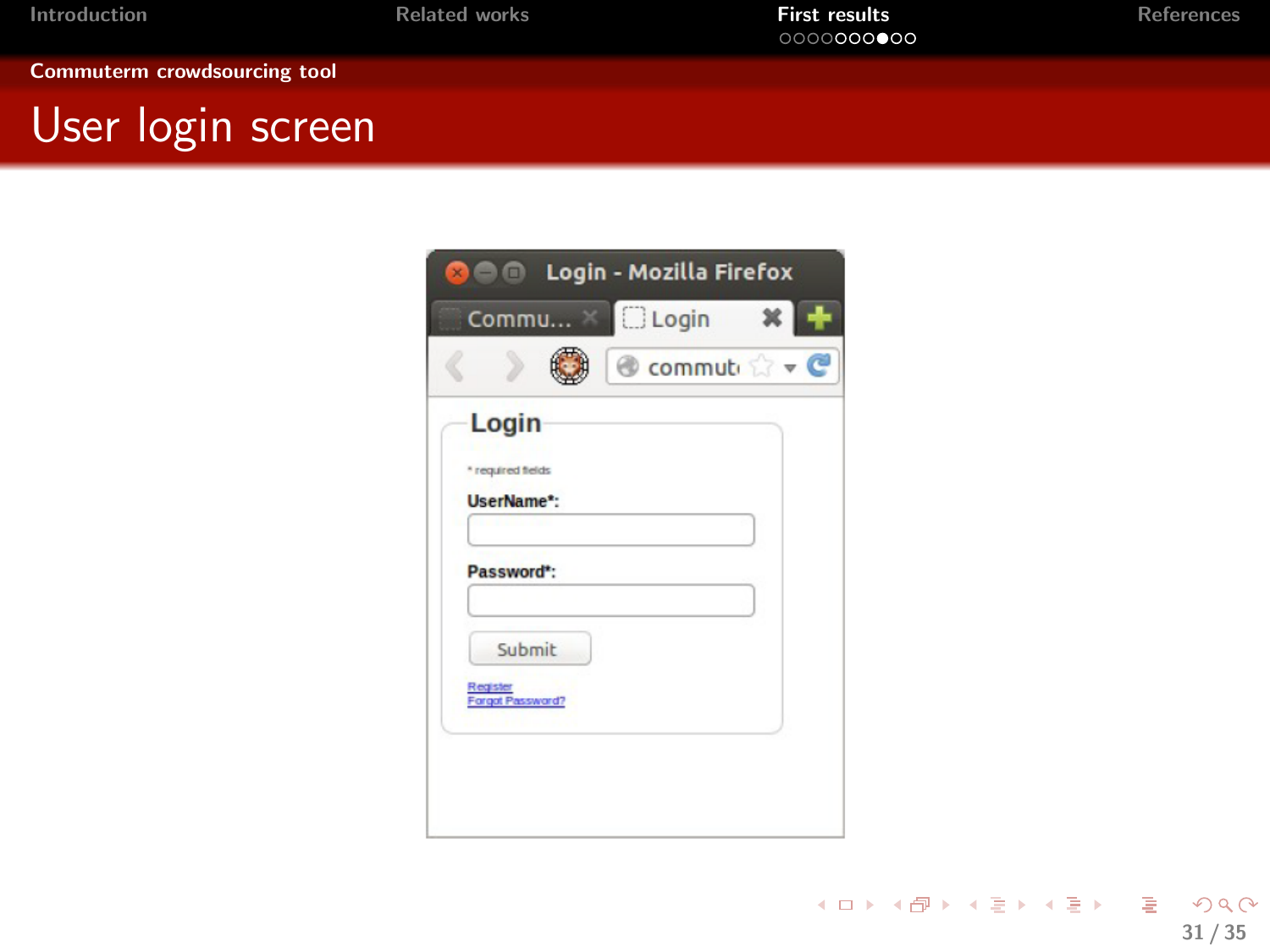[Commuterm crowdsourcing tool](#page-31-0)

#### Some user activity choices

| <b>Commuterm Games - Mozilla Firefox</b>                                                                                        |                                                  |  |
|---------------------------------------------------------------------------------------------------------------------------------|--------------------------------------------------|--|
| Commuterm Entity Ter X                                                                                                          | Commuterm Games                                  |  |
|                                                                                                                                 | <b>to commute ☆ - C B - GooQ -</b><br>$\bigodot$ |  |
| <b>Translation Games</b><br><b>Two player</b><br><b>Single player</b><br><b>Definition Games</b><br><b>Suggest a definition</b> | <b>Score Tally</b><br><b>Details</b>             |  |

<span id="page-31-0"></span>イロト イ団 トイミト イミト ニヨー つんぴ 32 / 35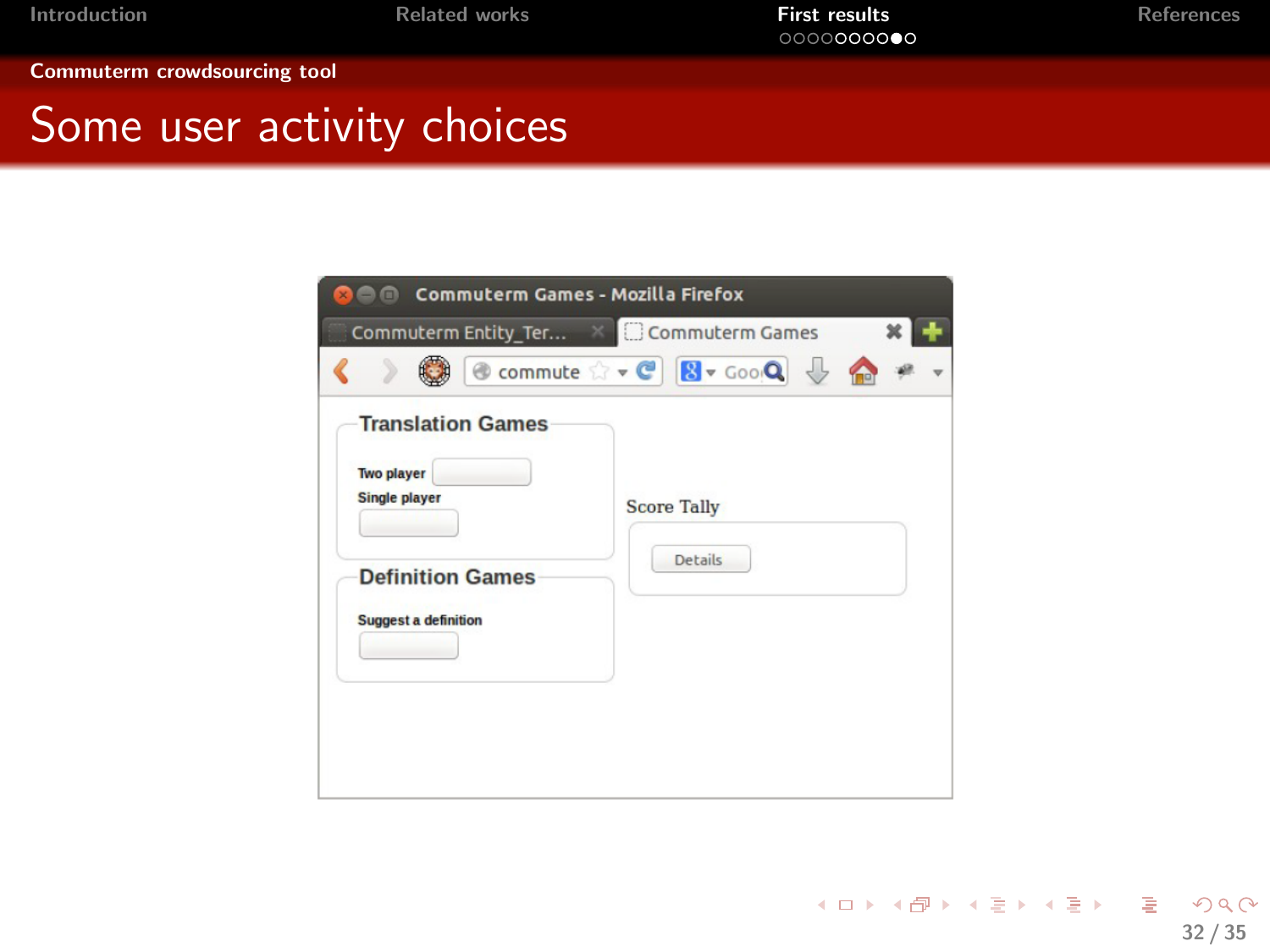[Commuterm crowdsourcing tool](#page-32-0)

## Snapshot of a game

|                          | Commuterm Translation Two Player Game In Pro        |
|--------------------------|-----------------------------------------------------|
|                          | Commuterm Entity_T × Commuterm Transla <sup>*</sup> |
|                          | Commuti x + C 8 + GooQ                              |
|                          | Translation Two Player Game under way.              |
| <b>Question Number 1</b> |                                                     |
| "cryptography"           |                                                     |
|                          | <b>You isiZulu translation</b>                      |
| <b>Translate</b>         |                                                     |
| <b>Skip</b>              |                                                     |
| Vote                     |                                                     |
|                          |                                                     |
|                          |                                                     |
|                          |                                                     |
|                          |                                                     |

<span id="page-32-0"></span>KOX KOX KEX KEX E 1990 33 / 35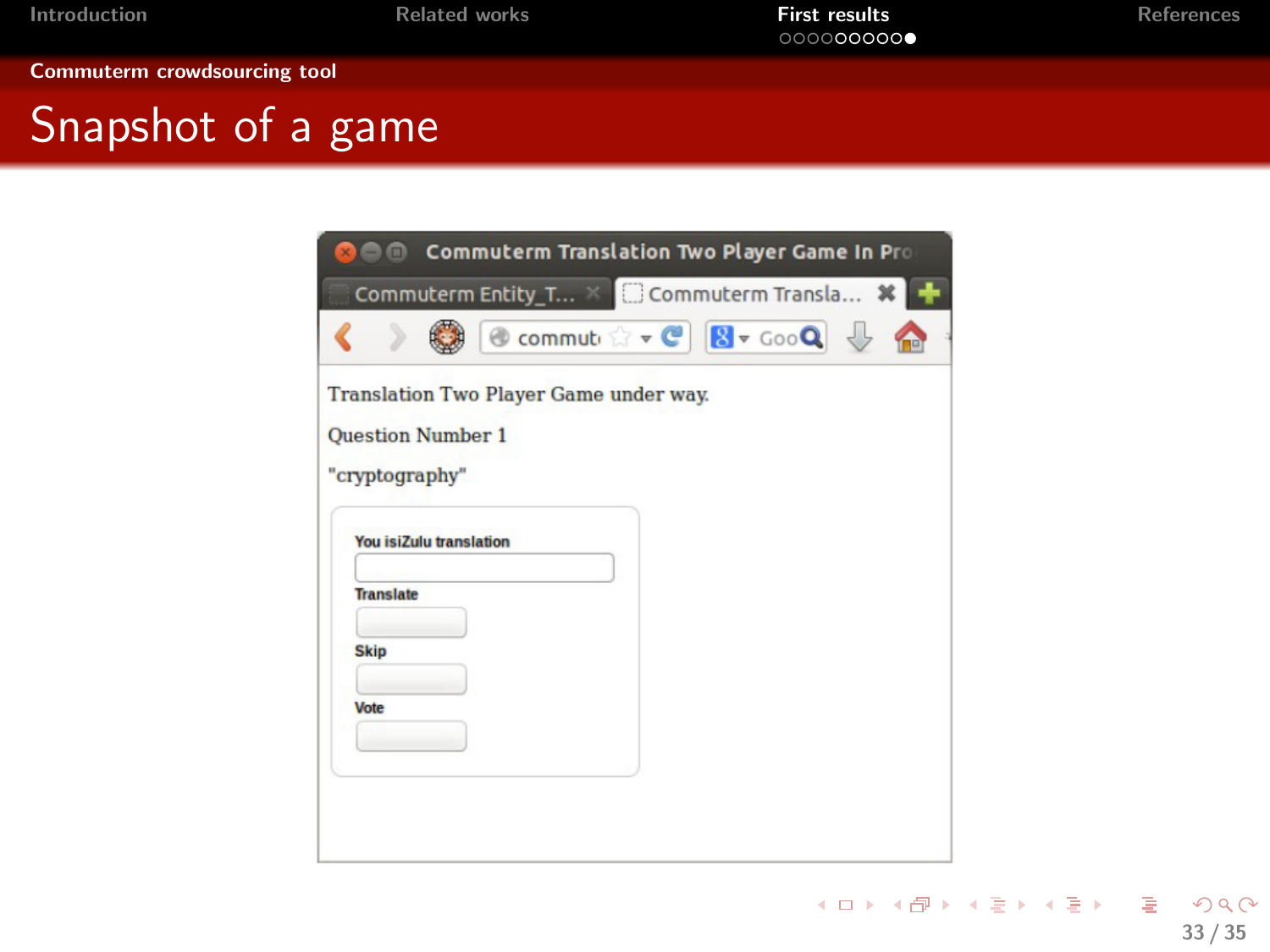| Introduction                 | <b>Related works</b> | <b>First results</b><br>0000000000 | References |
|------------------------------|----------------------|------------------------------------|------------|
| Commuterm crowdsourcing tool |                      |                                    |            |
| <b>References</b>            |                      |                                    |            |

- Ahn, L. v. & Dabbish, L. (2004). Labeling images with a computer game. CHI Letters, 6, 319–326.
- Buthelezi, T. M. (2008). Exploring the role of conceptual blending in developing the extension of terminology in isiZulu language. Alternation, 15, 181–200.
- Department of Arts and Culture of South Africa (2005). Multilingual terminology for information communication technology. Tech. Rep. First edition, Department of Arts and Culture. [http://www.dac.gov.za/chief\\_](http://www.dac.gov.za/chief_directorates/NLS/Website%20Multilingual%20ICTpdf%2019%20nov%202008.pdf) [directorates/NLS/Website%20Multilingual%20ICTpdf%2019%20nov%202008.pdf](http://www.dac.gov.za/chief_directorates/NLS/Website%20Multilingual%20ICTpdf%2019%20nov%202008.pdf).
- Doan, A., Ramakrishnan, R., & Halevy, A. Y. (2011). Crowdsourcing systems on the World-Wide Web. Communications of the ACM, 54, 86–96.
- Good, B. M. & Su, A. I. (2013). Crowdsourcing for bioinformatics. Bioinformatics, 29, 1925–1933.
- Howe, J. (2006). The rise of crowdsourcing. Wired, 14.06. <http://www.wired.com/wired/archive/14.06/crowds.html>. Last accessed: 25-9-2013.
- <span id="page-33-0"></span>Korpela, E., Werthimer, D., Anderson, D., Cobb, J., & Lebofsky, M. (2001). SETI@home – massively distributed computing for SETI. Computing in Science & Engineering, 3, 78–83.